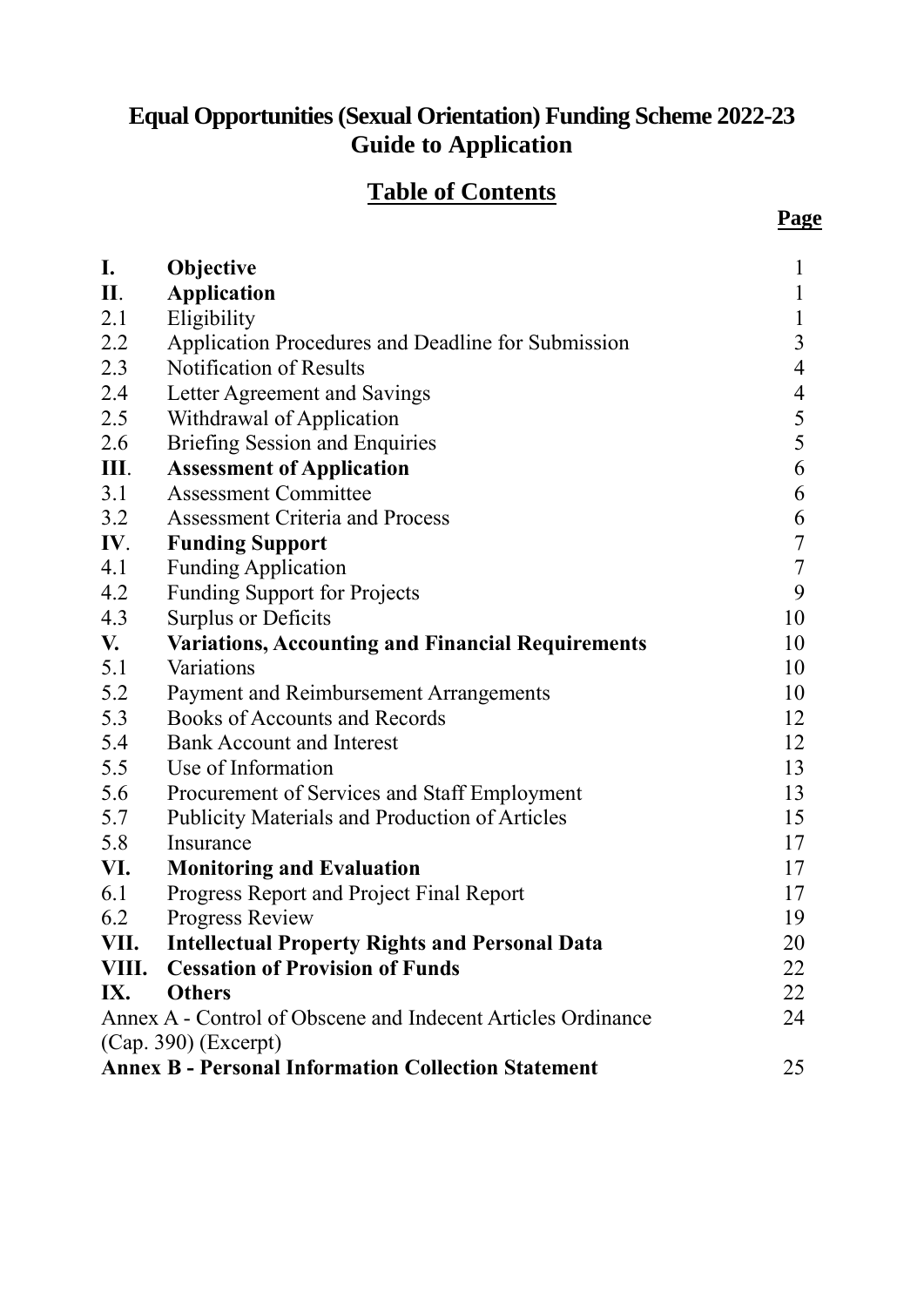## **I. Objective**

1.1 The Equal Opportunities (Sexual Orientation) Funding Scheme ("Funding Scheme") aims to provide funding support to worthwhile community projects which aim at promoting equal opportunities on grounds of sexual orientation or gender identity, or seek to provide support services for the sexual minorities.

## <span id="page-1-0"></span>**II. Application**

## <span id="page-1-1"></span>**2.1 Eligibility**

- 2.1.1 The applicant shall be:
	- (a) a society established in Hong Kong under the Societies Ordinance (Cap. 151);
	- (b) a company incorporated under the Companies Ordinance (Cap. 622 or under the former Companies Ordinance as defined in Cap. 622);
	- (c) a charitable institution or trust of a public character exempt from tax under the Inland Revenue Ordinance (Cap.112);
	- (d) an incorporated management committee, school management company or management committee established or registered under the Education Ordinance (Cap. 279); or
	- (e) a body established under any other ordinances of Hong Kong.

For the avoidance of doubt, an application may be submitted by a subgroup of an organisation, provided that the sub-group falls within any of the categories mentioned in sub-paragraphs (a) to (e) above.

- 2.1.2 The applicant must be the organiser of the project.
- 2.1.3 Joint application (i.e. an application made by two or more organisations that fall into the categories mentioned in paragraph 2.1.1) is allowed. For a joint application, a Principal Applicant (i.e. the main organiser) shall be designated and be responsible for the administration and accounting management of the approved Proposal, including payment and reimbursement arrangements (please see paragraphs 5.2 and 5.4 for details). The respective responsibilities of all the organisations making a joint application must be stated clearly in the application form. The Government of the Hong Kong Special Administrative Region ("Government") shall NOT be liable for any dispute arising from or in respect of the administration or financial arrangements of the approved Proposal between the Principal Applicant and the Cooperating Organisation(s).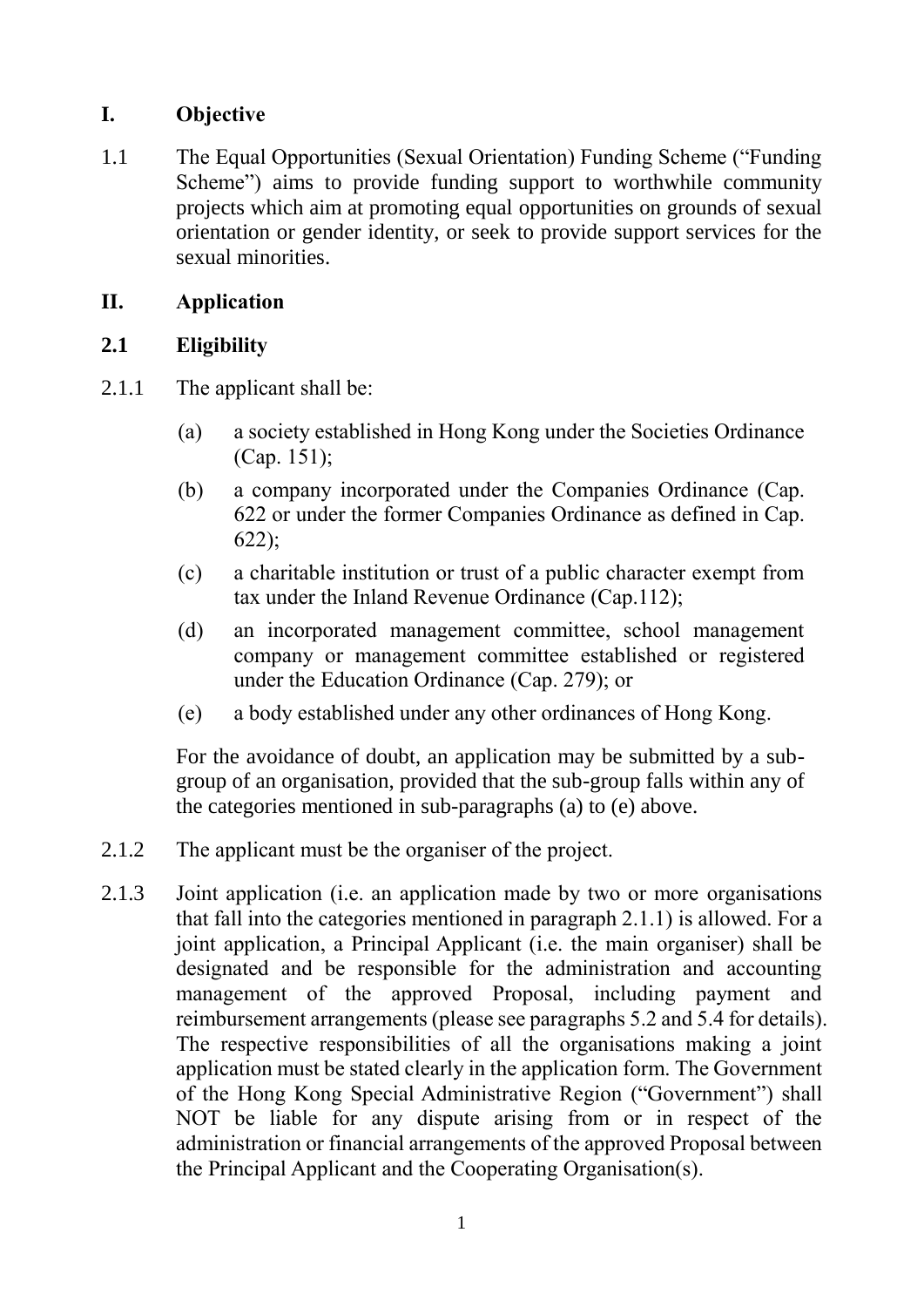- 2.1.4 Projects applying for sponsorship should be non-profit making. Proposed project in the application shall tie in with the objective of the Funding Scheme and not be of a fund-raising, commercial, religious or political nature.
- 2.1.5 The proposed project shall not be held together with any other activities. The applicant shall seek the prior consent from the Constitutional and Mainland Affairs Bureau ("CMAB") in writing should it intend to hold the proposed project together with other activities.
- 2.1.6 Proposed projects for which public funding will normally be earmarked under other funding sources/schemes of the Government will not be considered.
- 2.1.7 Existing projects which are financially self-sufficient will not be considered.
- 2.1.8 If the applicant intends to accept sponsorship from any organisation other than the Funding Scheme for the same project, prior approval must be sought from CMAB in writing. If CMAB considers it inappropriate for the Funding Scheme to co-sponsor the project with that organisation, CMAB may withdraw sponsorship, terminate the letter of agreement ("Letter Agreement"), and require the successful applicant to immediately repay all or any funds already provided to it if the applicant decides to accept sponsorship from the other organisation.
- 2.1.9 Successful applicants may use the sponsorship under the Funding Scheme to implement activities outside Hong Kong, but CMAB does not encourage this practice.
- 2.1.10 Proposed projects must create no additional consequential recurrent expenditure for the Government.
- 2.1.11 All funded activities must be completed within the prescribed deadlines, otherwise CMAB may withdraw sponsorship and require the successful applicants to immediately repay all or any funds already provided to them. The relevant deadlines are as follows:
	- (a) All funded activities must be implemented and completed on or before 15 January 2023 (Sunday) except where, as stated in subparagraph (b) below, special prior approval has been given for the time limit to be extended.
	- (b) If there are special justifications for extending the time limit for implementation of individual activities, the applicants must state any such justifications in the application form for consideration by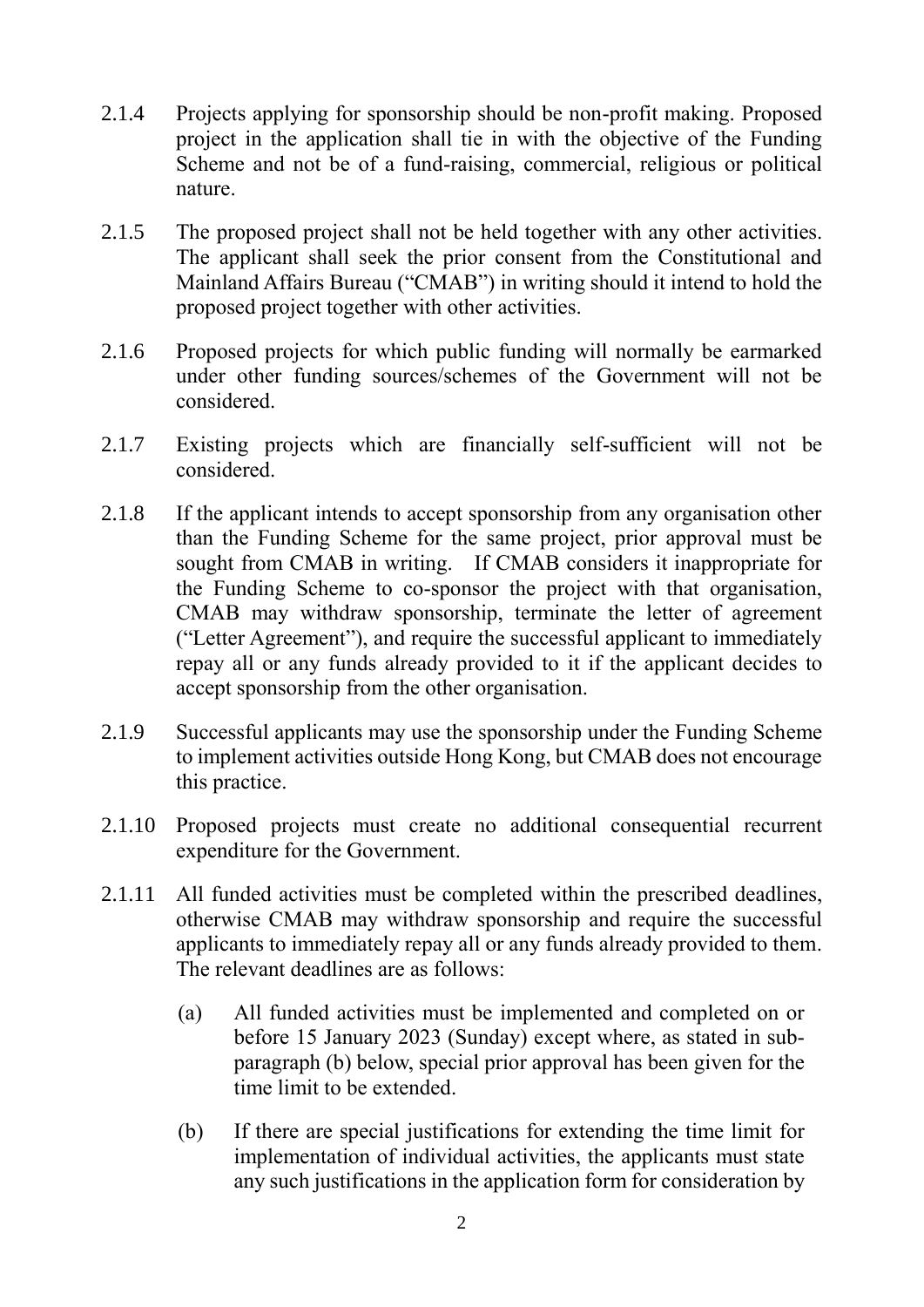the Assessment Committee (please refer to paragraph 3.1). Activities with special approval for extension of time limit must be implemented and completed on or before 31 May 2023 (Wednesday).

2.1.12 For each project, the applicant must appoint a Project Co-ordinator and a Deputy Project Co-ordinator who will be responsible for overseeing the project, monitoring the proper use of funds, liaising with CMAB and reporting progress or results of the project. The Officer-in-charge of the organisation shall not be the same person as the Project Co-ordinator or Deputy Project Co-ordinator.

## <span id="page-3-0"></span>**2.2 Application Procedures and Deadline for Submission**

- 2.2.1 Applications shall be made on the Funding Scheme's application form and conform to all conditions set out in this Guide to Application. The application form and the Guide to Application can be downloaded from CMAB's website (http://www.cmab.gov.hk/en/issues/equalsdofs\_sex.htm) or provided upon request to the Gender Identity and Sexual Orientation Unit of CMAB.
- 2.2.2 Each applicant can submit no more than three applications. For each project and related activities, only one application can be submitted. Please refer to paragraph 4.1 regarding the details of funding application.
- 2.2.3 Applications shall be submitted to CMAB no later than **6:00 p.m. on 31 March 2022 (Thursday)**. Applicants shall deliver the following documents to Gender Identity and Sexual Orientation Unit, Constitutional and Mainland Affairs Bureau, 13/F, East Wing, Central Government Offices, 2 Tim Mei Avenue, Tamar, Hong Kong by post or in person during business hours (8:45 a.m. to 6:00 p.m.) from Monday to Friday on or before the application deadline:
	- (a) original completed application form plus two duplicates (together with the outline of the script or the content of the story for performance (if appropriate));
	- (b) documentary proof of eligibility to apply (please refer to paragraph 2.1.1 above);
	- (c) other supporting documents as required in the application form (including without limitation documentary proof on the secured sponsorship); and
	- (d) any other additional information relevant to the application.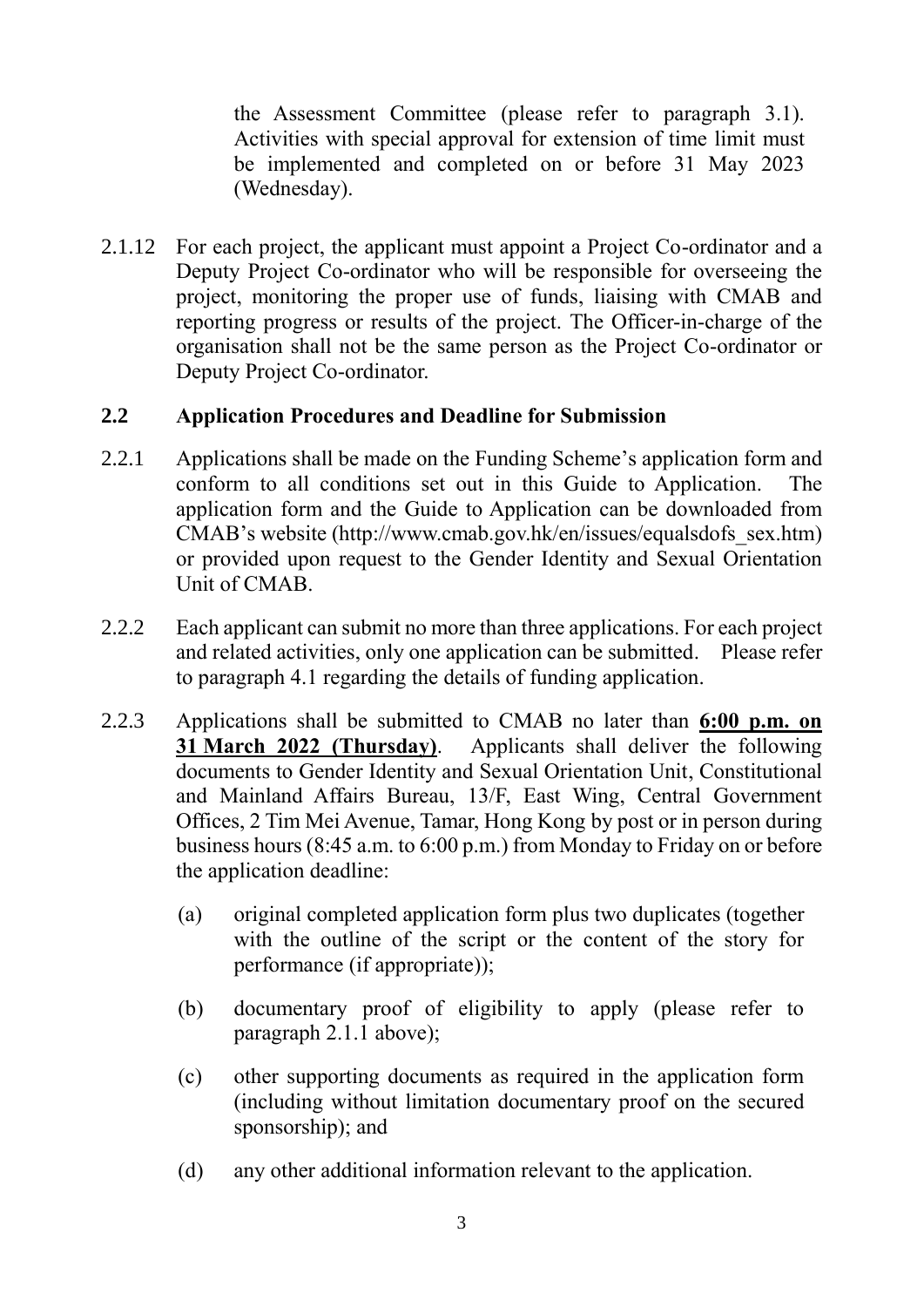- 2.2.4 Late applications or applications with incomplete details will not be processed. Submission by post with a postmark date later than the deadline will not be accepted by CMAB. To facilitate processing of applications, applicants are requested to send the scanned softcopy of the completed application form (and supplementary information, if any) to the Gender Identity and Sexual Orientation Unit of CMAB  $(gisou@cmab.gov.hk)$  no later than the application deadline. However, the submission time of the hard copy referred to in paragraph 2.2.3 above and its contents shall prevail.
- 2.2.5 For the purpose of considering the applications, CMAB may request applicants to submit additional or supplementary information.
- 2.2.6 All submitted applications, whether accepted or not, will not be returned.
- 2.2.7 In case Tropical Cyclone Warning Signal No. 8 or above or a Black Rainstorm Warning Signal is in force for any duration between 3:00 p.m. and 6:00 p.m. on the day of application deadline, the closing date and time for application will be extended to 6:00 p.m. on the next working day (excluding Saturdays).

## <span id="page-4-0"></span>**2.3 Notification of Results**

- 2.3.1 Under normal circumstances, applicants will be notified of the result of the application in writing within two months after the application deadline. Under no circumstances shall an application be deemed to be successful unless and until the applicant has been notified in writing by CMAB that the applicant's application is successful.
- 2.3.2 CMAB's decision on the result of the application shall be final.
- 2.3.3 CMAB reserves the right to announce the application results and to disclose the list of successful applicants, the projects sponsored and the amount of sponsorship and other information of the sponsored projects.

## <span id="page-4-1"></span>**2.4 Letter Agreement and Savings**

- 2.4.1 If an application is successful, a Letter Agreement and an Undertaking Form ("Undertaking") will be sent to the successful applicant. The Letter Agreement will set out the amount of the funds to be offered and the general terms and conditions of the proposed grant of the funds.
- 2.4.2 The successful applicant will be required to sign and return the Letter Agreement and the Undertaking to CMAB within the period specified therein ("Offer Period") if it accepts the general terms and conditions of the proposed grant of the funds stipulated in the Letter Agreement. CMAB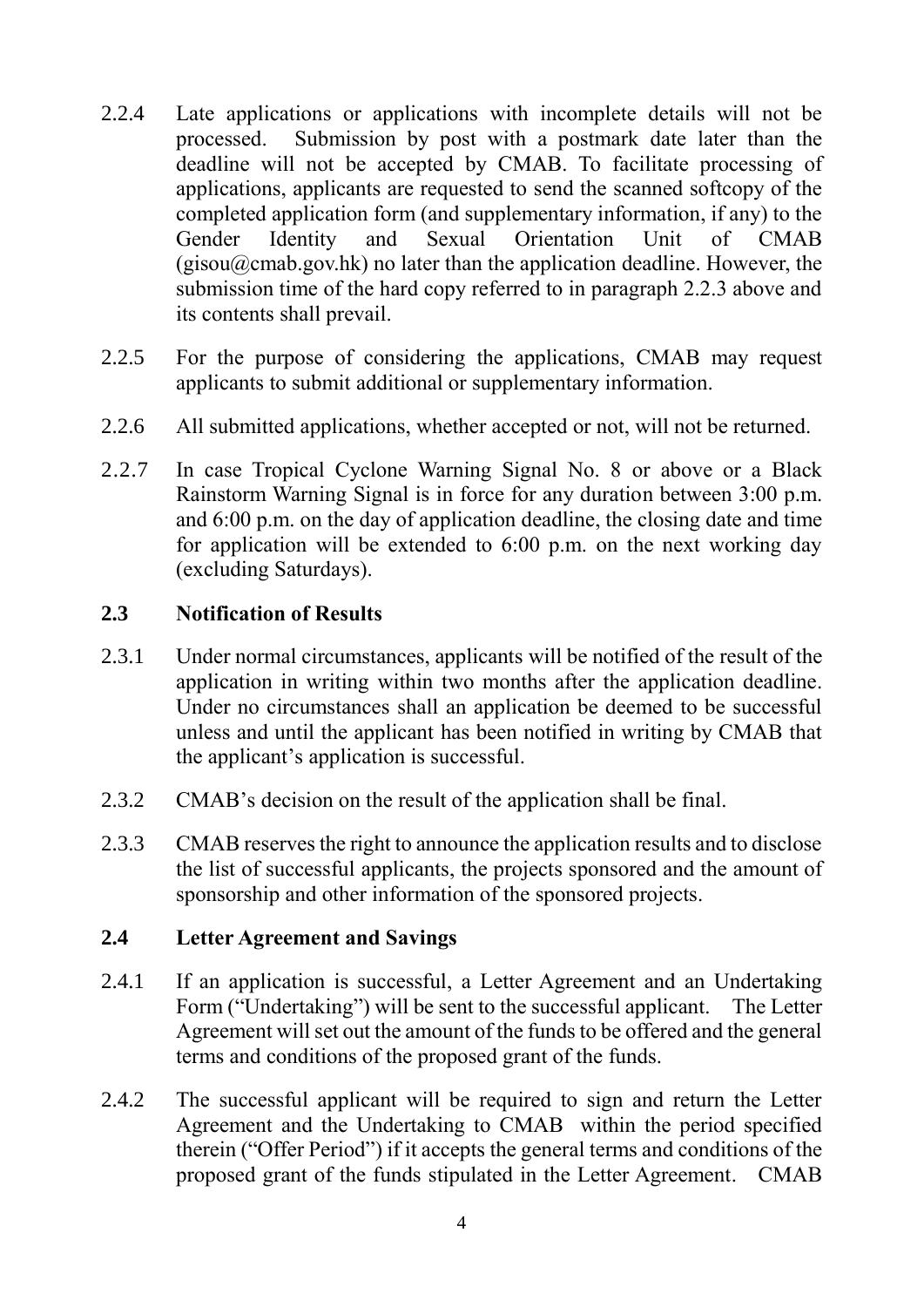may at any time before the receipt of the Letter Agreement and Undertaking duly signed by the successful applicant withdraw the offer to make the proposed grant of the funds. CMAB shall be deemed to have withdrawn the offer to make the proposed grant of the funds to a successful applicant without the need to give notice if it does not receive the Letter Agreement and Undertaking duly signed by the successful applicant upon the expiry of the Offer Period.

2.4.3 After an application has been approved, any application for increase in the amount of the funds will not be considered.

## <span id="page-5-0"></span>**2.5 Withdrawal of Application**

- 2.5.1 Applicants may write to CMAB to withdraw their applications within 14 calendar days from receipt of the notice referred to in paragraph 2.3.1 above. Such withdrawal is irrevocable.
- 2.5.2 On receipt of the written notice of withdrawal, any approval, conditional approval or approval-in-principle issued by CMAB shall cease to be valid.

## <span id="page-5-1"></span>**2.6 Briefing Session and Enquiries**

- 2.6.1 CMAB will hold an online briefing session on **21 February 2022 (Monday)** or such other date as specified by CMAB to enable applicants to have a better understanding of the Funding Scheme. Interested parties shall complete the enrolment form, which can be downloaded from CMAB's website (http://www.cmab.gov.hk/en/issues/equalsdofs\_sex.htm), and return it by post, by fax or by email to CMAB, by 16 February 2022 (Wednesday).
- 2.6.2 Enquiries about the application and other related matters shall be addressed to the Gender Identity and Sexual Orientation Unit of CMAB as follows:

|                      | Address: 13/F, East Wing, Central Government Offices,<br>2 Tim Mei Avenue, Tamar, Hong Kong |
|----------------------|---------------------------------------------------------------------------------------------|
| Telephone: 2810 3205 |                                                                                             |
| Fax:                 | 2523 0565                                                                                   |
| Email:               | $\text{g}$ isou@cmab.gov.hk                                                                 |

2.6.3 Information provided in response to enquiries received by CMAB may be shared by CMAB with other organisations.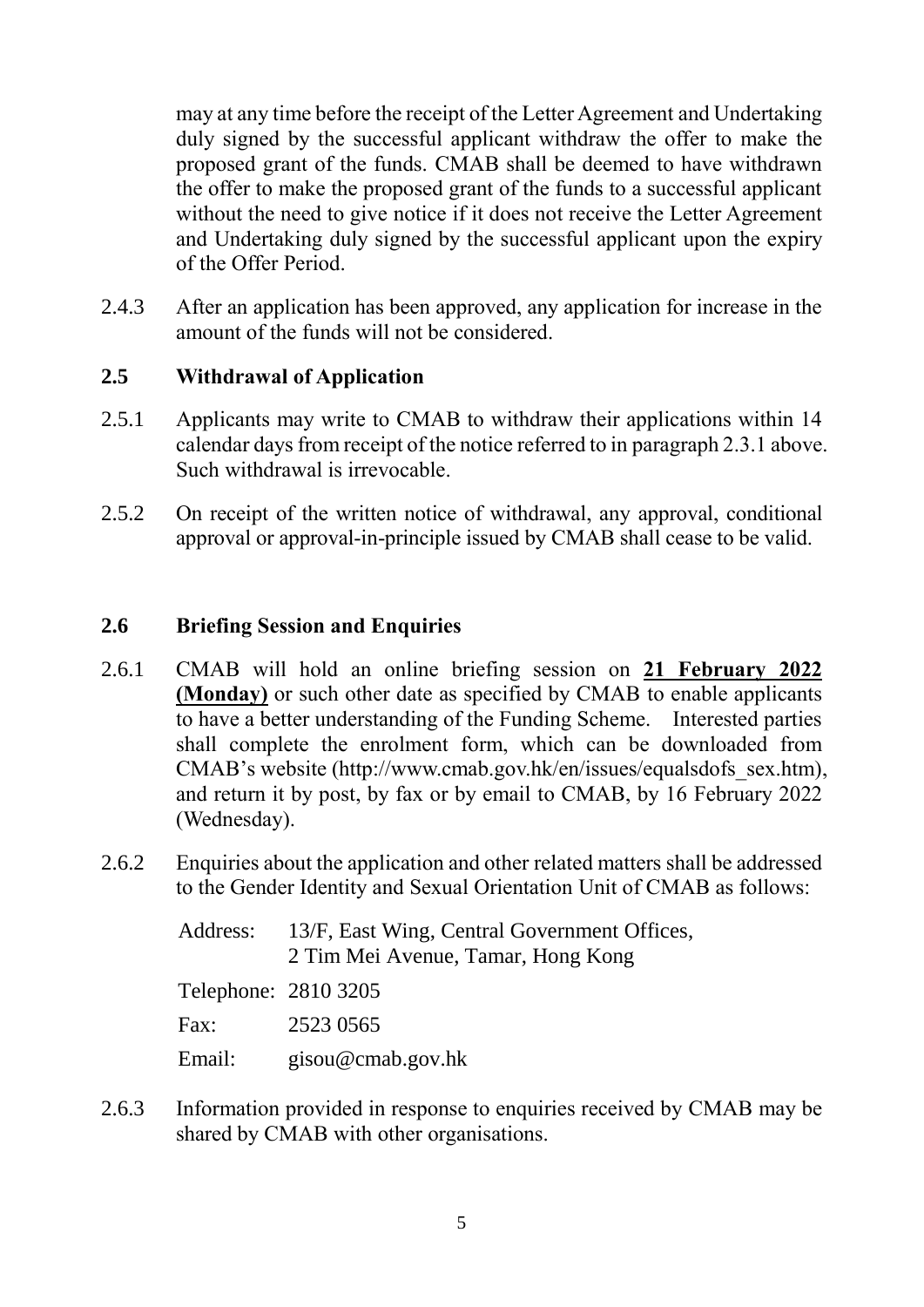## <span id="page-6-0"></span>**III. Assessment of Application**

#### <span id="page-6-1"></span>**3.1 Assessment Committee**

- 3.1.1 An Assessment Committee ("AC") will assist the Government in considering applications and provide opinions on related matters. The AC comprises official and non-official members with experience in relevant fields.
- 3.1.2 To avoid conflict of interest, all members of the AC shall comply with the guidelines on declaration of interests and related conduct drawn up by CMAB.
- 3.1.3 For the purpose of considering and assessing applications, applicants may be invited to present their proposals to the AC, and arrange necessary site visits and/or meetings for members of the AC.
- 3.1.4 The offer of an advantage to any government officers or members of the AC with a view to influencing the outcome of the applications is an offence under the Prevention of Bribery Ordinance (Cap. 201). Any such offer by the applicants or their employee(s) or agent(s) will also render the application null and void.
- 3.1.5 Applicants shall agree to grant and procure the relevant third party Intellectual Property Rights owners to grant the licence to the Government, its authorised users, assigns and successors-in-title to copy, access and circulate any information and materials in the applications and the accompanying documents for the purpose of vetting and assessment of applications.

## <span id="page-6-2"></span>**3.2 Assessment Criteria and Process**

- 3.2.1 In considering each application, the AC will consider:
	- (a) Objective of the proposed activities;
	- (b) Content of the proposal (for example, scope of the project, the relevance of the contents with the overall objective of the Funding Scheme, the target and anticipated number of beneficiaries);
	- (c) Financial consideration (for example, overall provision of the Funding Scheme, the budget and cost-effectiveness of the project);
	- (d) Feasibility of the proposed activities;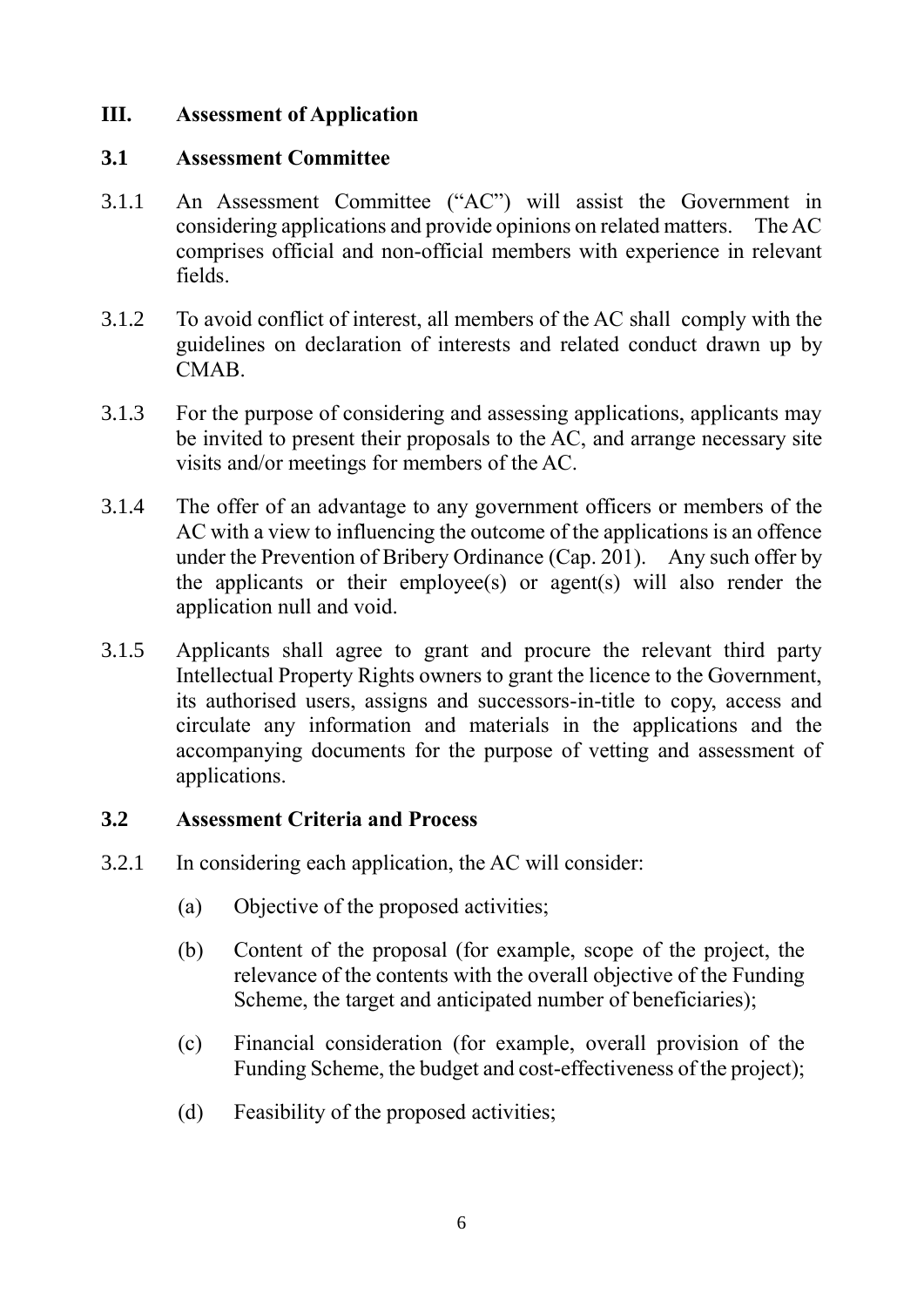- (e) Background of the applicant (for example, its experience and management capability, and its previous performance in the Funding Scheme (if applicable));
- (f) Publicity plan; and
- (g) Other factors (for example, whether the activities are expected to generate revenue, whether other subsidies are available, and whether the activities would be held together with other activities) which the AC considers relevant.
- 3.2.2 In assessing applications, where necessary, the AC may take into account comments obtained from relevant government bureaux/departments and from professionals in the relevant fields on the proposal from the relevant perspectives.
- 3.2.3 Applicants may be requested to provide clarification or supplementary information on the application.
- 3.2.4 The AC may review the assessment process from time to time and decide on recommendations for improvement based on necessity and in the light of experience.

## <span id="page-7-0"></span>**IV. Funding Support**

## <span id="page-7-1"></span>**4.1 Funding Application**

- 4.1.1 The maximum amount of funding to be granted to each project is HK\$200,000.
- 4.1.2 The Funding Scheme will only provide direct and one-off financial support to meet the cost of specified expenditure items essential for the organisation of the selected activities by the successful applicants. In drawing up the budget, applicants shall ensure that it is cost-effective. Generally speaking, cost of additional manpower directly incurred for the project, cost of leasing equipment for implementing the activity, venue rental cost directly incurred for hosting the activity, as well as other one-off nonrecurrent direct expenditure, such as cost of preparing the auditor's report, and expenses for consumables, marketing and promotion for the purpose of the project may be funded. Other than expenditure directly related to the implementation of the project, successful applicants may, pursuant to paragraph 4.1.7, be provided with administrative overheads to defray the administrative expenses of the spending areas mentioned in sub-paragraphs 4.1.7 (a) to (g).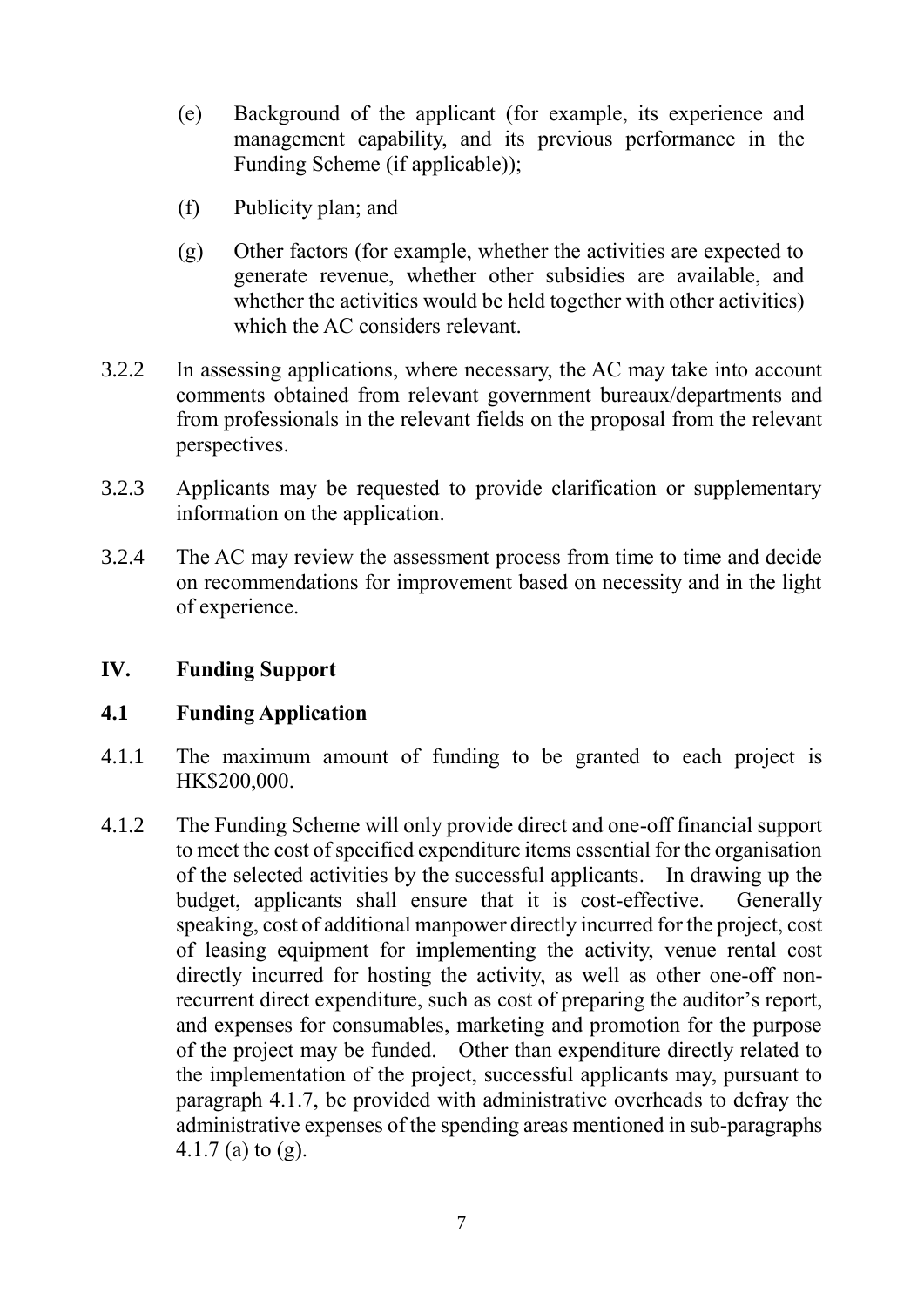- 4.1.3 The proposed amount of funding support must be justified by a prudent and realistic operational plan and budget provided by the applicant with justifications for the proposed expenditure items.
- 4.1.4 Applicants shall observe the following requirements in preparing the budget:
	- (a) Total expenditure on publicity shall in general not exceed 15% of the budget of the project;
	- (b) Expenditure on opening ceremonies (if any) shall not exceed 15% of the budget of the project;
	- (c) The amount of honorarium given to a guest/speaker shall not exceed HK\$550 per session (three hours as one session);
	- (d) Expenditure on food and drinks for volunteers (if any) shall not exceed HK\$50 (half day) or HK\$100 (whole day) per head;
	- (e) Travelling expenses may be reimbursed only if they arise directly from the project and only if the form of transport used is the cheapest available on each occasion. Taxi fares will be reimbursed only in exceptional circumstances and must be justified in writing; and
	- (f) The sum of additional manpower cost directly incurred for the project, the cost of preparing the auditor's report and miscellaneous/contingency expenditure together shall not exceed 15% of the total budget of the project and shall be disbursed on a reimbursement basis. Administrative overheads not directly related to the project shall not be counted in the said 15%.
- 4.1.5 Applicants may acquire funding from their own sources and/or from other sources (such as contributions or sponsorships from third-parties subject to prior approval of CMAB as stated in paragraph 2.1.8 above) to meet part of the total actual cost of the project. Applicants shall explain whether and how they will raise income (such as charging admission fees or soliciting sponsorships). Applicants shall set out clearly in the application form the amount of funds to be provided by themselves (if any) and their sources (including secured sponsorship from the commercial sector). Applicants shall submit documentary proof on the secured sponsorship.
- 4.1.6 To facilitate evaluation of the project, applicants shall state the project's deliverables, key milestones, targets, and methods for measuring its performance when they submit applications.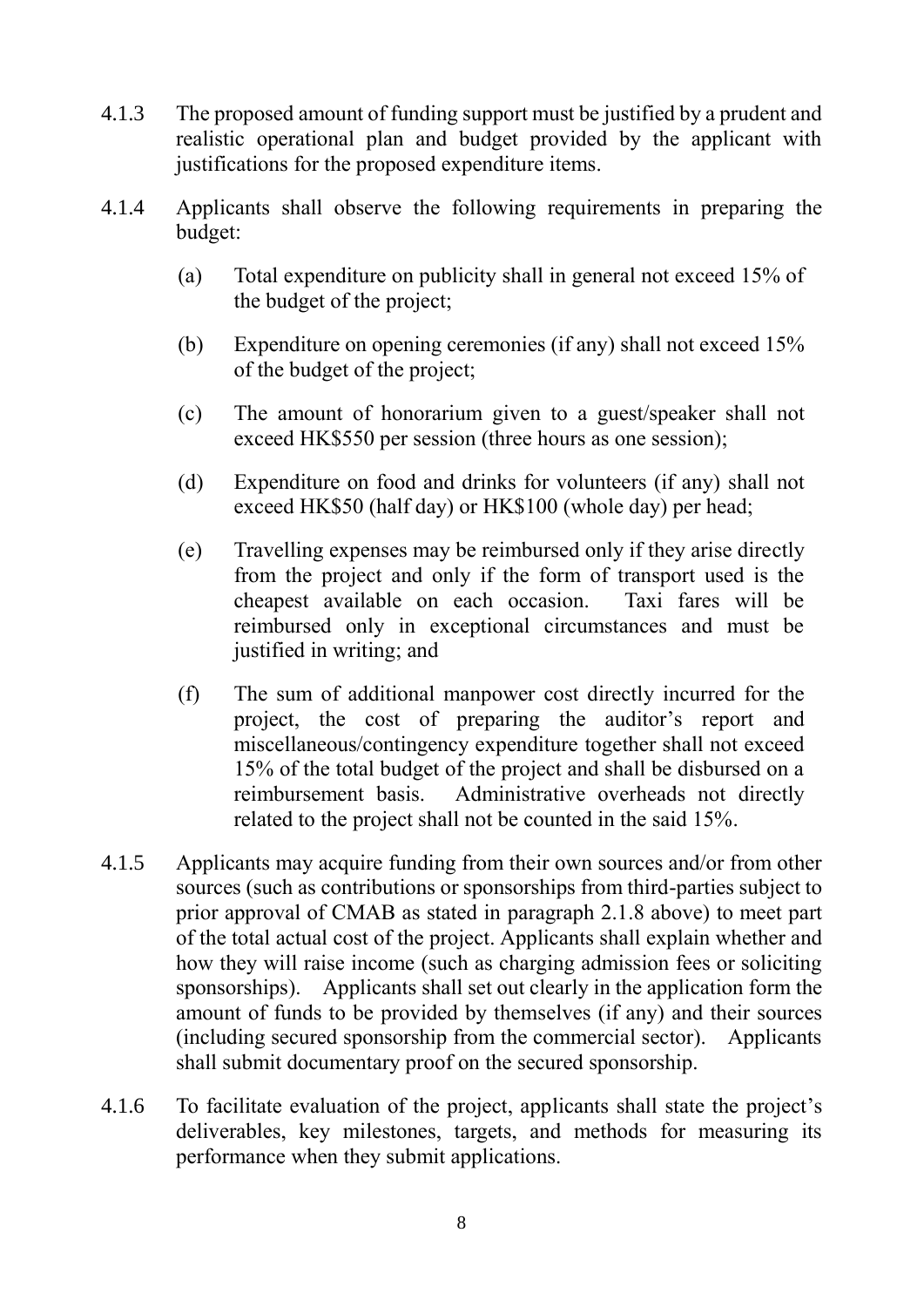- 4.1.7 With effect from 2018-19, successful applicants are provided with additional administrative overheads to defray indirect additional manpower cost and other administrative expenses incurred for the purpose of implementing the project. For an approved project with the approved budget of no more than \$110,000, the maximum amount of grant for administrative overheads is 5% of the approved budget. For an approved project with the approved budget of more than \$110,000, the maximum amount of such a grant is 10% of the approved budget. The administrative overhead is calculated based on each individual approved project. The administrative overheads only cover the following spending areas –
	- (a) service planning and management, coordination support or quality assurance;
	- (b) human resource management;
	- (c) accounting management and financial monitoring;
	- (d) risk management, internal audit and control;
	- (e) publicity, public relations, corporate communication and service promotion;
	- (f) provision of office, activity venue and equipment, daily consumables; and
	- (g) information technology facilities and support.
- 4.1.8 Applicants shall state the purpose of the administrative overheads in the application form. The purpose should belong to any one of the spending areas listed in sub-paragraphs  $4.1.7$  (a) to (g). Otherwise, the successful applicants will not be provided with administrative overheads.

## <span id="page-9-0"></span>**4.2 Funding Support for Projects**

- 4.2.1 The funds provided shall be used according to the approved budget of the successful applicants and for the sole and exclusive purpose of carrying out the project directly. Administrative overheads mentioned in paragraph 4.1.7 shall also be used to support the funded project.
- 4.2.2 CMAB reserves the right to terminate or reduce the funding support for the project if CMAB opines that the successful applicant has used the approved funds or any part thereof for any purposes other than that specified in paragraph 4.2.1.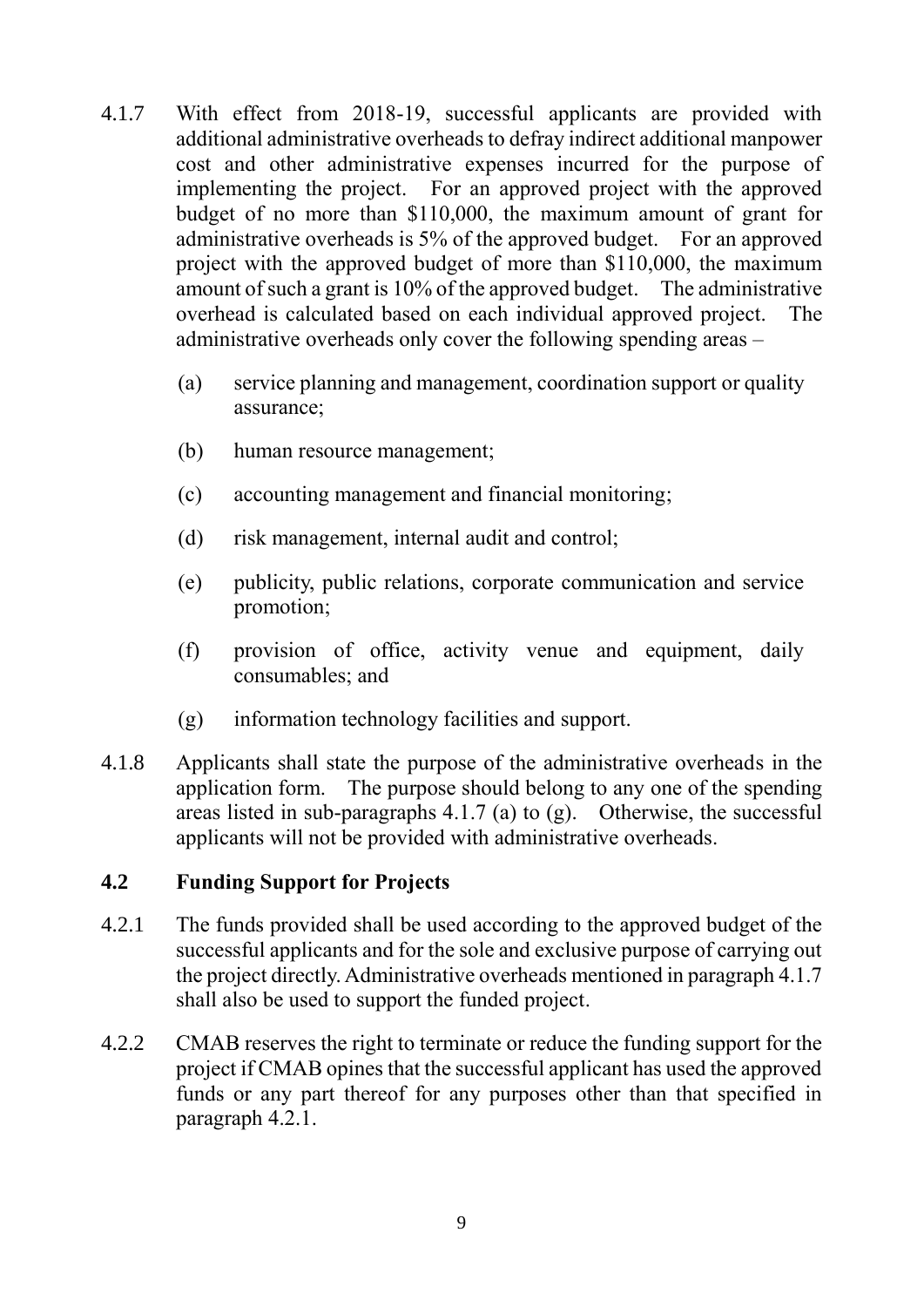## <span id="page-10-0"></span>**4.3 Surplus or Deficits**

- 4.3.1 Successful applicants shall undertake to return any residual funds and operating surplus generated from the project to the Government (as CMAB may determine in its sole discretion) (including all interest)("surplus fund"), up to the amount of the approved funds for the project plus the interest generated or which should have been accrued to the Project Account (see paragraph 5.4.1 below), within one month after submission of the final audited accounts or financial report of the project. The successful applicants shall return the surplus funds by way of issue of a crossed cheque or bank cashier order payable to "The Government of the HKSAR". The Government may seek legal remedy in case of unreasonable delay in the return of any surplus funds by the successful applicants.
- 4.3.2 Successful applicants shall accept liabilities for all deficits arising from the project. If the successful applicants reasonably foresee that the total expenditure will exceed the original budgeted expenditure by whatever amount, they shall inform CMAB immediately. In addition, they shall be responsible for the shortfall in order to complete the project.

## <span id="page-10-1"></span>**V. Variations, Accounting and Financial Requirements**

## <span id="page-10-2"></span>**5.1 Variations**

5.1.1 Any variation or modification to the funded project, including whether the applicant has secured any source of income for the project or committed to any sponsorship or donation; change of implementation timetable, size or scope, or content or nature of the activities; and change of any key personnel for organising and implementing the project or change to the approved budget, shall require prior written approval of CMAB. Successful applicants must apply for CMAB's approval in writing at least 14 calendar days before the proposed variation or modification takes effect. If the successful applicant makes any unauthorised variation or modification mentioned above without reasonable excuse, the Government, without prejudice to any rights, claims or remedies that it may have, may terminate its sponsorship for the relevant activities.

## <span id="page-10-3"></span>**5.2 Payment and Reimbursement Arrangements**

- 5.2.1 Successful applicants will normally be required to settle the expenditure of the approved project first, and apply for disbursement of funds from CMAB on a reimbursement basis.
- 5.2.2 Notwithstanding paragraph 5.2.1, if successful applicants intend to apply for advance payment, they may submit the duly signed Advance Payment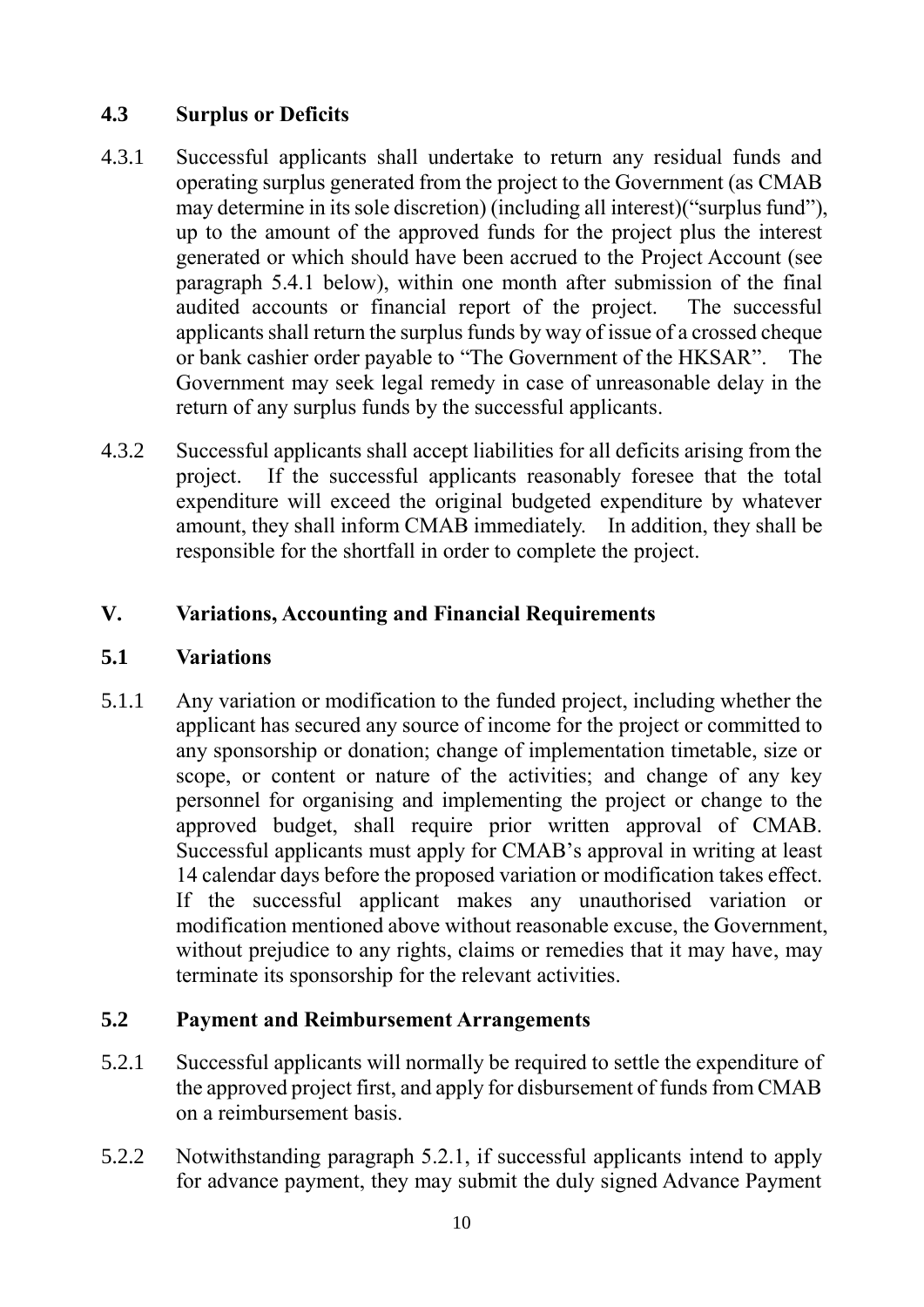Request Form at the same time when the duly signed Letter Agreement and Undertaking are submitted. The advance payment will be disbursed to the successful applicant upon CMAB's acceptance of duly signed Advance Payment Request Form and the first progress report after the start of project. Advance payment to be disbursed will not be more than 35% of the approved sponsorship amount (excluding administrative overheads mentioned in paragraph 4.1.7).

- 5.2.3 Except for advance payment, the outstanding funds and administrative overheads will only be disbursed after completion of the project in accordance with paragraph 5.2.4.
- 5.2.4 All successful applicants shall submit the project final report and financial report (please see paragraphs 6.1.1 and 6.1.4 for details) to CMAB by the deadlines specified in paragraph 6.1.4. If CMAB is satisfied with the report and that the project concerned has been implemented in accordance with the approved Proposal, this Guide to Application and the Letter Agreement, the Government will disburse the outstanding funds and administrative overheads to the successful applicants. The amount of the outstanding funds to be disbursed is subject to a final adjustment having regard to compliance or otherwise by the applicant with the requirements as stipulated in the Letter Agreement and this Guide to Application (including without limitation relevant requirements for procurement of goods and services).
- 5.2.5 Expenditure incurred before submission of the duly signed Letter Agreement and Undertaking will not be sponsored by the Government.
- 5.2.6 Notwithstanding anything provided in paragraph 5.2.4, if the amount of actual expenditure of approved project is less than the approved funding, the amount of reimbursement will be capped at the amount of actual expenditure. If the amount of actual expenditure is less than the advance payment having been disbursed, successful applicants must repay to the Government the difference between the actual expenditure and the disbursed advance payment.
- 5.2.7 The actual expenditure on any individual expenditure item shall not exceed the approved amount of that expenditure item. Prior approval from CMAB is needed if the approved budget has to be changed under special circumstances. Discretionary approval may be made by CMAB to raise the sponsorship amount of individual item not exceeding 20% of the original approved amount of the item. However, for expenditure items set out in sub-paragraphs 4.1.4 (a), (b) and (f), application to increase the prescribed limit will generally not be considered. CMAB reserves the right not to reimburse any payments that exceed the prescribed limit.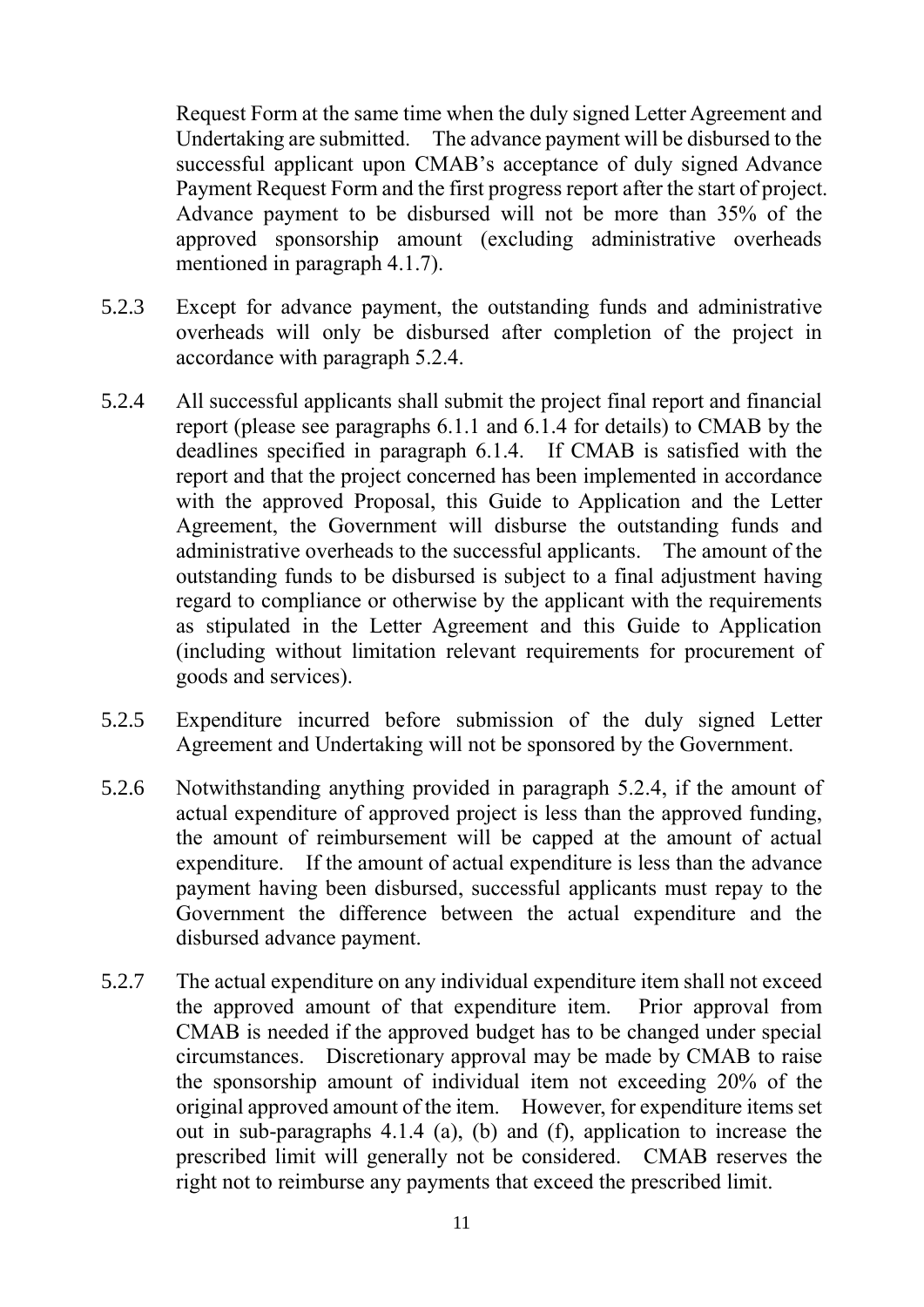- 5.2.8 Unless CMAB approves otherwise, expenditure incurred after the activity date, except for expenditure items which by nature must be incurred after the activity (e.g. expenditure on developing photographs taken in respect of a funded activity), will not be reimbursed.
- 5.2.9 Each item of expenditure must be supported by the original receipt as proof of payment. In this connection, invoices, delivery notes or quotations are not regarded as proof of payment. All receipts must be certified by the Officer-in-charge of the successful applicant or Project Co-ordinator together with the successful applicant's chop.
- 5.2.10 The name and signature of the certifying person shall tally with those specified in the application submitted to CMAB. The original receipts submitted to CMAB will not be returned to the successful applicants.

## <span id="page-12-0"></span>**5.3 Books of Accounts and Records**

- 5.3.1 Successful applicants shall maintain proper and separate books of accounts in accordance with prevailing accounting standards and practice in Hong Kong, as well as all relevant records of the project (including electronic records).
- 5.3.2 The books of accounts and records of the project shall be kept for inspection by Government or its authorised representatives during the term of the Letter Agreement and for a period of at least 7 years after the completion of the project or the termination of the Letter Agreement. The applicant shall also maintain all the original invoices and bills (including quotations and relevant documents on procurement, and electronic records) in respect of the funded project and shall produce them for inspection by Government or its authorised representatives during the aforesaid period.

## <span id="page-12-1"></span>**5.4 Bank Account and Interest**

- 5.4.1 Successful applicants shall open under their name and maintain an interestbearing Hong Kong Dollar account with a licensed bank in Hong Kong within the meaning of the Banking Ordinance (Cap. 155) for the purpose of processing and transacting all receipts and payments relating to the project ( "Project Account"). Payments from that bank account shall be made by the authorised representative(s) of the successful applicants.
- 5.4.2 The successful applicants shall deposit all receipts relating to the project, including without limitation, contributions from the successful applicants, contributions from the sponsor(s), and all income, into the Project Account. All interest shall be kept in the Project Account and shall not be taken out or used for any other purpose.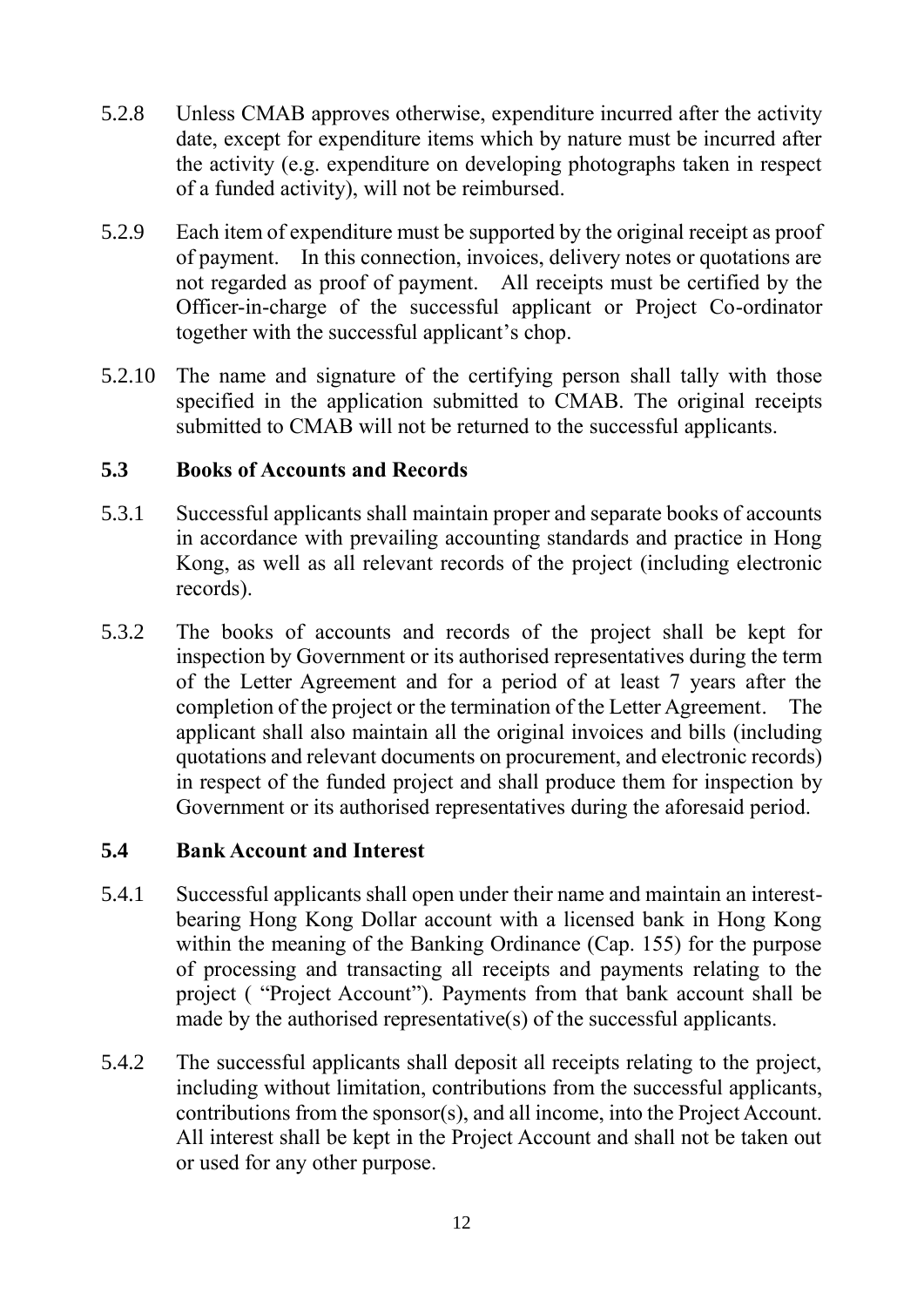5.4.3 The Government reserves the right to claim against the applicants for any loss or damages incurred in connection with or as a result of the successful applicant's failure to comply with paragraph 5.4.1 or 5.4.2.

## <span id="page-13-0"></span>**5.5 Use of Information**

5.5.1 Without prejudice to paragraph 7.7, the Government and the AC has the right to make use of information, disclose or transfer information provided in the applications for the purposes of assessment of the applications, conducting research, arranging publicity of the Funding Scheme or approved projects, monitoring and evaluation of the projects, etc.

## <span id="page-13-1"></span>**5.6 Procurement of Services and Staff Employment**

- 5.6.1 Procurement of services includes engagement of or awarding a contract to an agent of the successful applicants to implement the project with a view to making any profit or generating any revenue.
- 5.6.2 Successful applicants shall exercise utmost prudence in procuring goods or services in relation to the funded project. In order to ensure openness, fairness and value for money, successful applicants shall, and shall ensure that the Project Co-ordinator, Deputy Project Co-ordinator, their directors, employees, agents, contractors, sub-contractors and other personnel who are in any way involved in the project shall, exercise the utmost prudence in procurement of goods and services, and ensure that purchases of all goods and services of any value in relation to or for the purposes of the project are made on an open, fair and competitive basis, and only from suppliers who are not associates or associated persons of the successful applicants. For every purchase, the successful applicant shall comply with the following rules of invitation of quotations:
	- (a) if the value of the purchase is more than HK\$5,000 but not exceeding HK\$50,000, the successful applicant shall obtain at least 2 written quotations;
	- (b) if the value of the purchase exceeds HK\$50,000, the successful applicant shall obtain at least 5 written quotations;
	- (c) successful applicants shall accept the lowest conforming offer;
	- (d) successful applicants shall provide the quotation record to CMAB **at least 7 working days before** acceptance of the offer, and shall:
		- (i) disclose all relationships between the successful applicant, its directors, office-bearers or staff with the suppliers invited for quotation and their directors, office-bearers or staff; and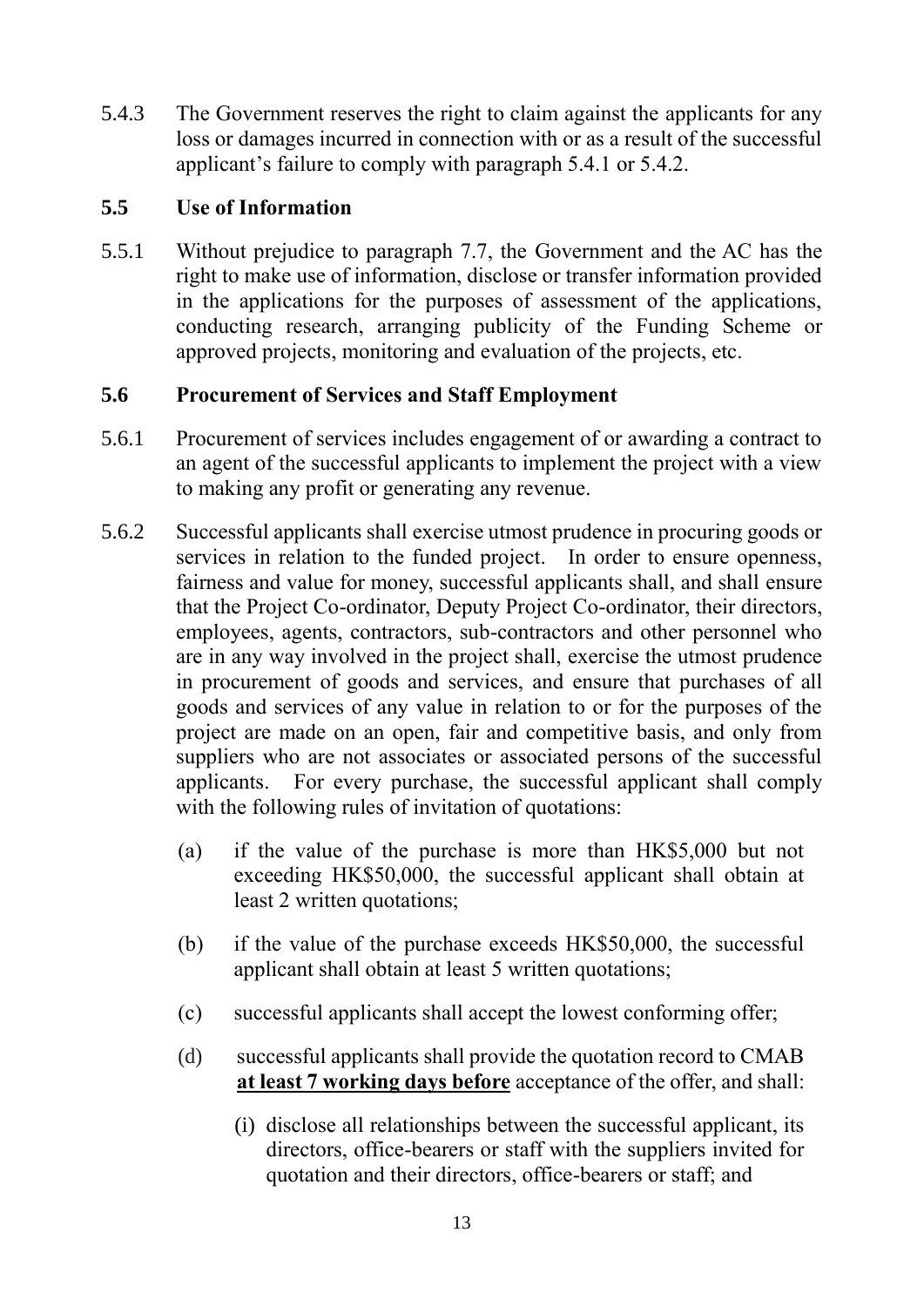- (ii) declare that there is no conflict of interest in the procurement process;
- (e) if the successful applicants fail to comply with the sub-paragraphs 5.6.2(a) to (c) above in the purchase, full justifications shall be provided and entered appropriately in the quotation record; and
- (f) if the value of the purchase exceeds  $HK$50,000$ , a Declaration of Interests in the Evaluation of Quotations, duly completed and signed by each staff of the successful applicant who is involved in the evaluation to declare that there is no conflict of interest in the procurement process, shall be submitted to CMAB **at least 7 working days before** acceptance of the offer.
- 5.6.3 Successful applicants are responsible for the setting up and operation of a proper procurement/tendering and stores management system for the project with sufficient checks and control and in accordance with the following principles:
	- (a) public accountability and value for money the funds provided under the Funding Scheme are public money. Successful applicants are accountable to the public for the use of the funding support under the Funding Scheme and should be prepared to account for any of their procurement decisions publicly. They are obliged to achieve the best value for money for their procurement; and
	- (b) transparent, open and fair competition all requirements and specifications of intended procurement should be clearly made known to potential suppliers and contractors. It is essential to uphold the principles of fairness and competitiveness and maintain a level playing field in all procurement/tendering process. All tenderers and suppliers should be treated, and must be seen to be treated, on equal footing. Successful applicants should ensure that proper safeguards are put in place to avoid any actual, potential or perceived conflict of interest situations arising in the procurement/tendering process, for example, their staff or agents should be required to declare any conflict of interest in relation to procurement/tendering and staff recruitment, and a mechanism should be set up to mitigate any such declared conflicts.
- 5.6.4 The successful applicants who recruit staff directly for the project shall, and shall ensure that their agents shall, observe the principles of openness, fairness and competitiveness during the recruitment process. The successful applicants shall, and shall ensure that their agents shall, comply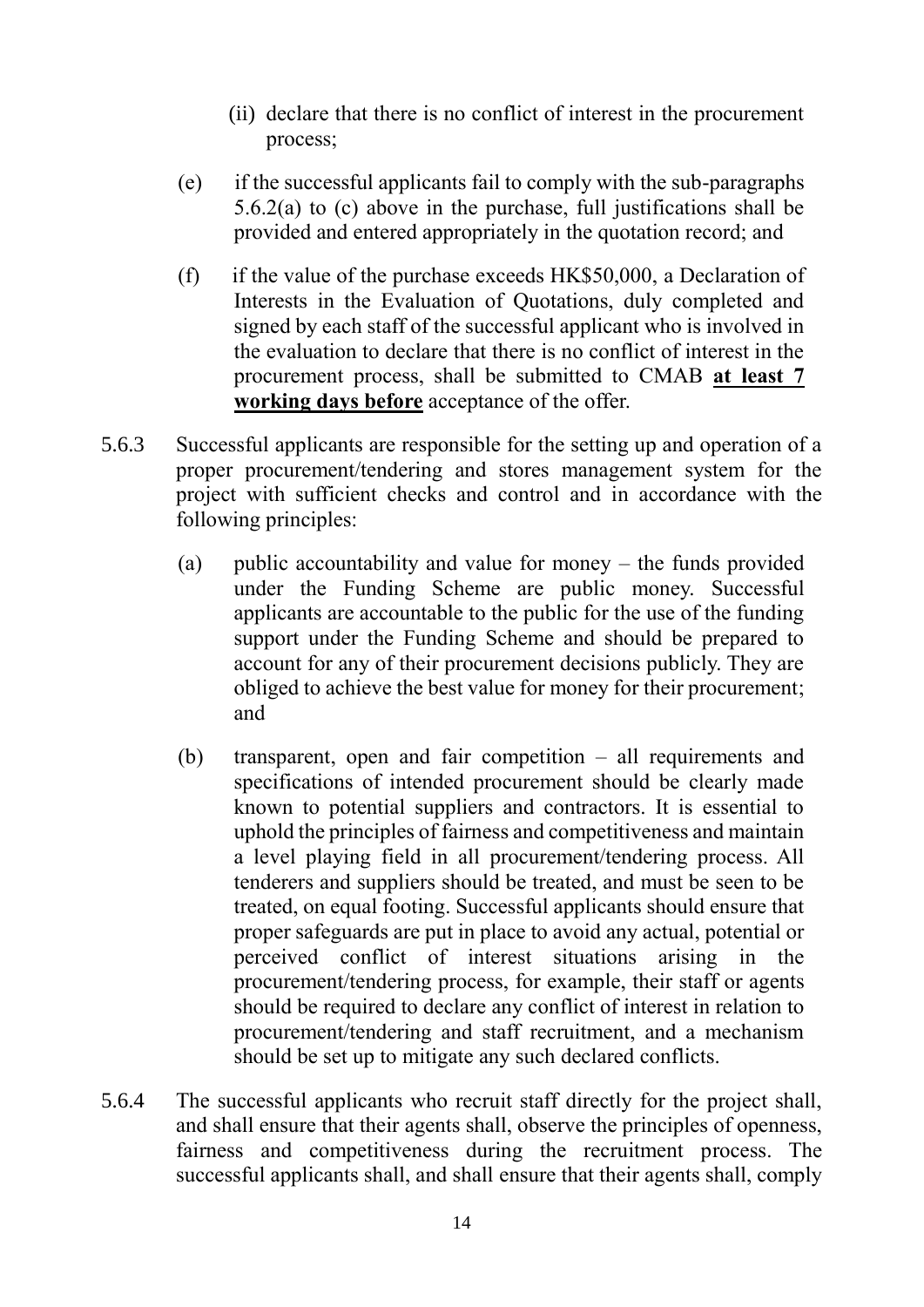with the employment, equal opportunities and data protection requirements under the laws of Hong Kong. Upon the request of the Government, successful applicants shall approach the Independent Commission Against Corruption ("ICAC") for advice and assistance to draw up a Code of Conduct for compliance by their directors and employees, and to ensure proper corruption prevention safeguards are incorporated into their procurement and staff recruitment procedures. When drawing up such a Code of Conduct, the successful applicants shall make reference to the *Best Practice Checklist – Strengthening Integrity and Accountability – Government Funding Schemes Grantee's Guidebook* issued by the ICAC. The successful applicants shall permit ICAC to examine their management and control procedures with a view to providing corruption prevention advice.

- 5.6.5 The successful applicants shall ensure that they shall, and shall procure and their staff shall, conform to the requirements of the Prevention of Bribery Ordinance (Cap. 201). The successful applicants shall notify personnel who are in any way involved in the project in writing that they shall not offer to or solicit or accept from any person any money, gifts or advantages in relation to the performance of the Letter Agreement or the project.
- 5.6.6 In the event that the successful applicants, the Project Co-ordinator, Deputy Project Co-ordinator, any of their directors, employees, agents, contractors, sub-contractors or other personnel who are in any way involved in the project commit an offence under the Prevention of Bribery Ordinance (Cap. 201) (including the offering of any advantages to any members of the AC or the Government), CMAB may terminate the Letter Agreement, immediately withdraw sponsorship and require the successful applicants to immediately repay all or any funds already provided to them.

## <span id="page-15-0"></span>**5.7 Publicity Materials and Production of Articles**

- 5.7.1 Successful applicants shall, as prescribed by the Government, state that the activity is **"sponsored by the Equal Opportunities (Sexual Orientation) Funding Scheme"** on all publicity, advertising and promotional materials and publications (including printed and electronic versions) as well as at media events relating to the funded project.
- 5.7.2 Successful applicants shall seek prior written consent from CMAB on presentation of CMAB's logo on any publicity materials. CMAB reserves the right to require the successful applicant to immediately cease using any publicity materials in which reference is made to CMAB (including the use of logo).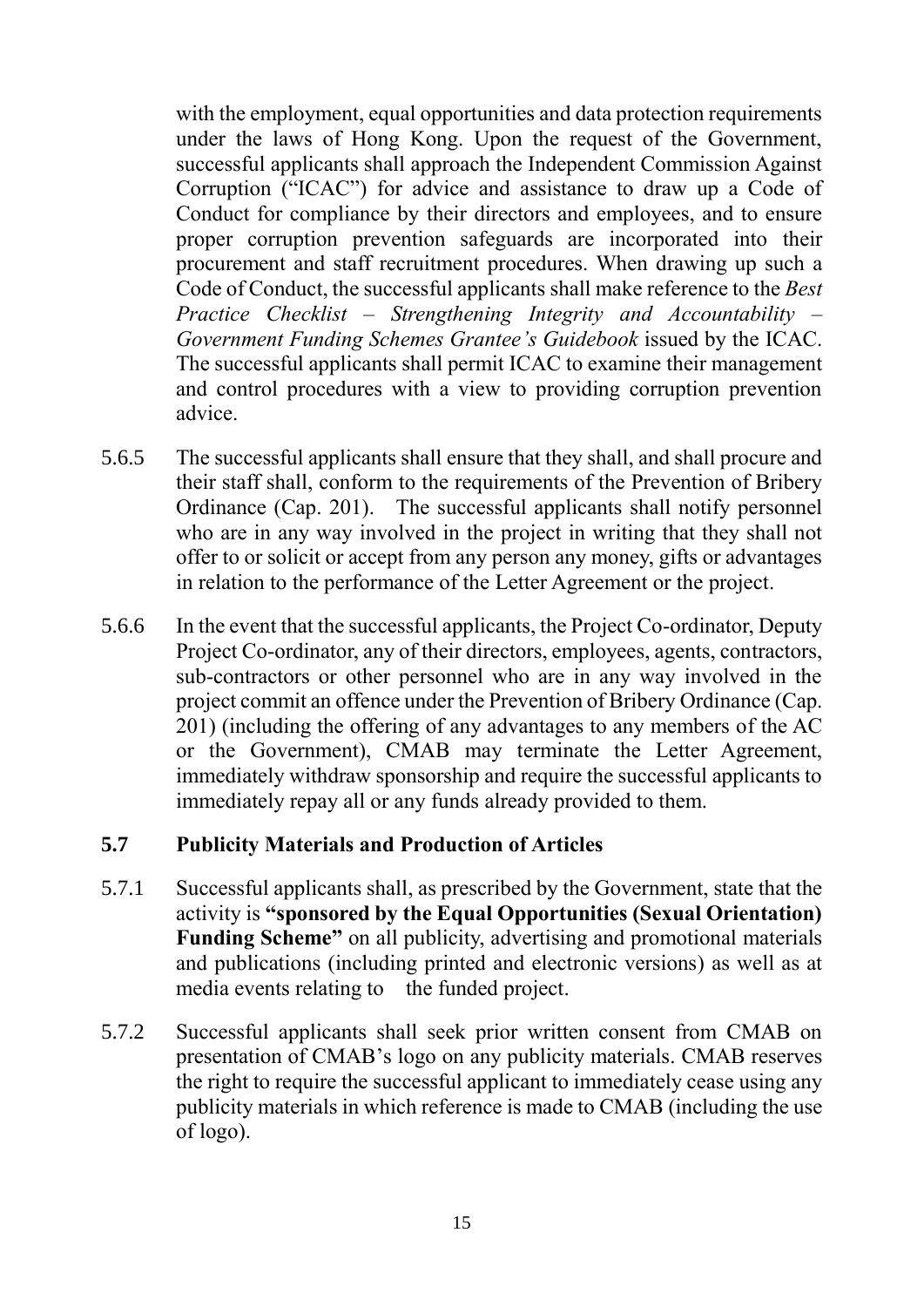- 5.7.3 The disclaimer **"Any contents of this material / any activities organised under this project do not represent the position of the Government of the Hong Kong Special Administrative Region"** must be included and clearly stated in all printed advertisements, publications (e.g. programme booklets), websites, and any other publicity materials for the project.
- 5.7.4 Articles (including audio-visual materials, sound recordings, pictures, written materials and their duplications) produced under funding support from the Funding Scheme shall not be reproduced for sale or any other purposes without the prior written approval from CMAB.
- 5.7.5 Articles produced under funding support from the Funding Scheme shall tie in with the objective of the Funding Scheme, and shall not contain any content or information unrelated to the project (e.g. content or information of other activities).
- 5.7.6 Articles produced under funding support from the Funding Scheme must not contain anything that:
	- (a) is likely to incite hatred against, or denigrate or insult any person, organisation or body of persons;
	- (b) is in breach of any law, rule or regulation currently in force in Hong Kong;
	- (c) is classified as indecent or obscene under the Control of Obscene and Indecent Articles Ordinance (Cap. 390) (see **Annex A**). It is in the interest of the successful applicant to submit the articles to the Obscene Articles Tribunal for classification before publication/public display if the successful applicant has doubt that the content may be indecent or obscene; or
	- (d) infringes any Intellectual Property Rights or any other rights of any persons. The successful applicant is responsible for ensuring that there is no such infringement. If the successful applicant intends to use materials created by others, prior approval from the Intellectual Property Rights owners or right holders must be sought.
- 5.7.7 If the project involves distribution of publications in schools, the successful applicant must obtain prior approval from the relevant school authorities.
- 5.7.8 If the successful applicant plans to conduct certain activities of the sponsored project in schools, it shall brief the relevant school authorities on the content of the activities and seek their agreement in advance to conduct such activities.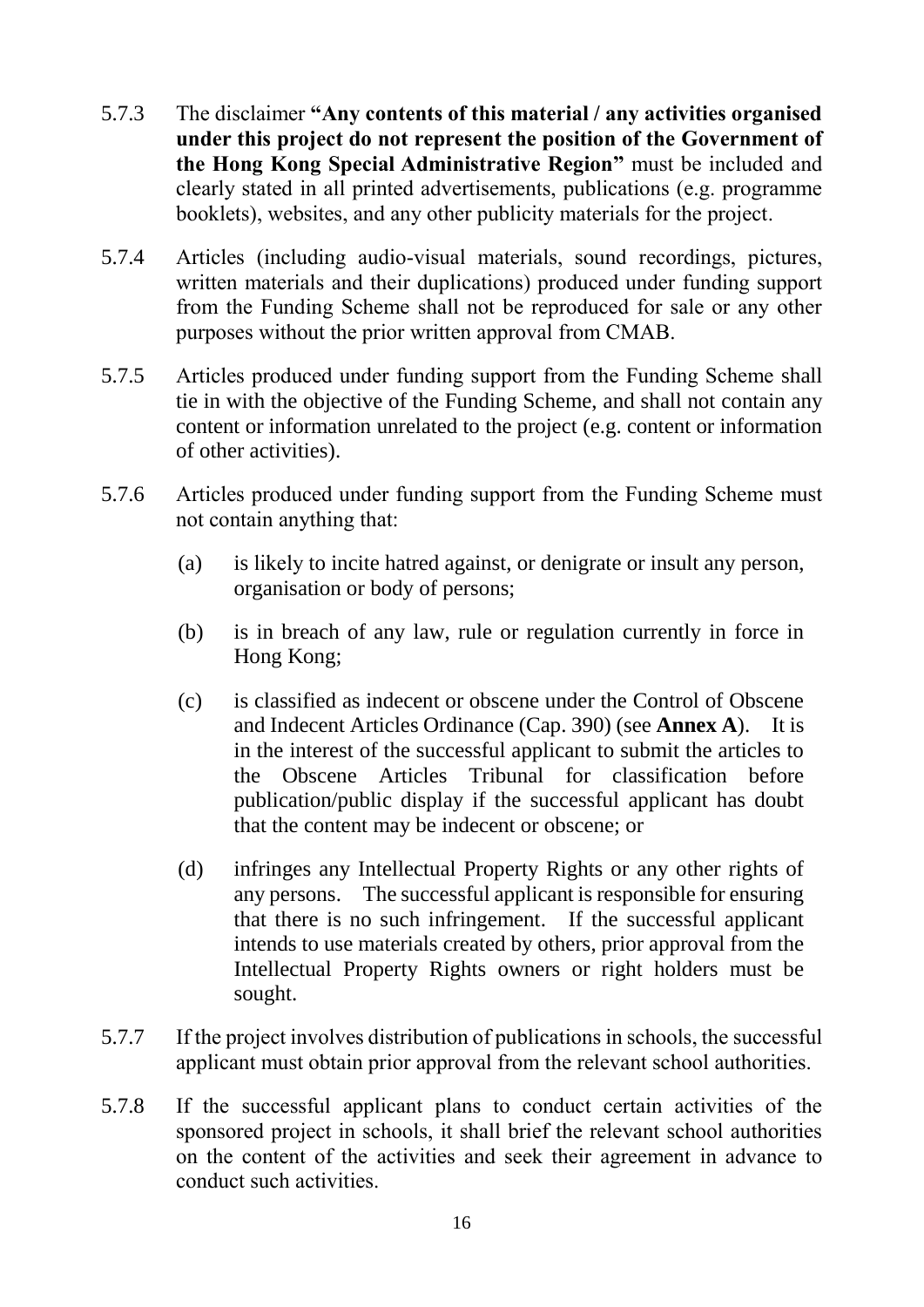5.7.9 If the successful applicant fails to comply with any obligation under paragraphs 5.7.1 to 5.7.8 above in the production, publication or distribution of any advertising and promotional materials and publications (including printed and electronic versions) relating to the funded project and such noncompliance is incapable of being remedied or if the successful applicants fail to remedy the noncompliance within the time limits specified by CMAB, CMAB may terminate the Letter Agreement, immediately withdraw sponsorship and require the successful applicants to immediately repay all or any funds already provided to them.

## <span id="page-17-0"></span>**5.8 Insurance**

- 5.8.1 Successful applicants or their agents shall procure appropriate insurance policies, including employees' compensation, an all-risk insurance in respect of public liability including coverage of occupier's liability, to meet any claim arising out of or in connection with the project.
- 5.8.2 Under no circumstances shall the Government or the AC be held liable for any third-party claims for loss or damages arising from or relating to the project.

## <span id="page-17-1"></span>**VI. Monitoring and Evaluation**

## <span id="page-17-2"></span>**6.1 Progress Report and Project Final Report**

- 6.1.1 Successful applicants shall submit the following reports on the implementation of the project:
	- (a) progress report to report on the details of the project activities or preparation work completed and the content of the activities to be organised;
	- (b) project final report to report on all the information of the project activities organised, attach photographs taken in the activities and the attendance record(s), and evaluate the project according to the key milestone(s), expected outcome, performance indicator(s), objective(s) and evaluation method(s) as stated in the application form;
	- (c) financial report covering all receipts and receivables including contributions (whether in cash or any other forms of contribution) from the applicant, the sponsor(s) and/or other sources, all income and all payments made in respect of the project. For projects with approved budget below HK\$150,000, the successful applicants shall submit, in conjunction with the project final report,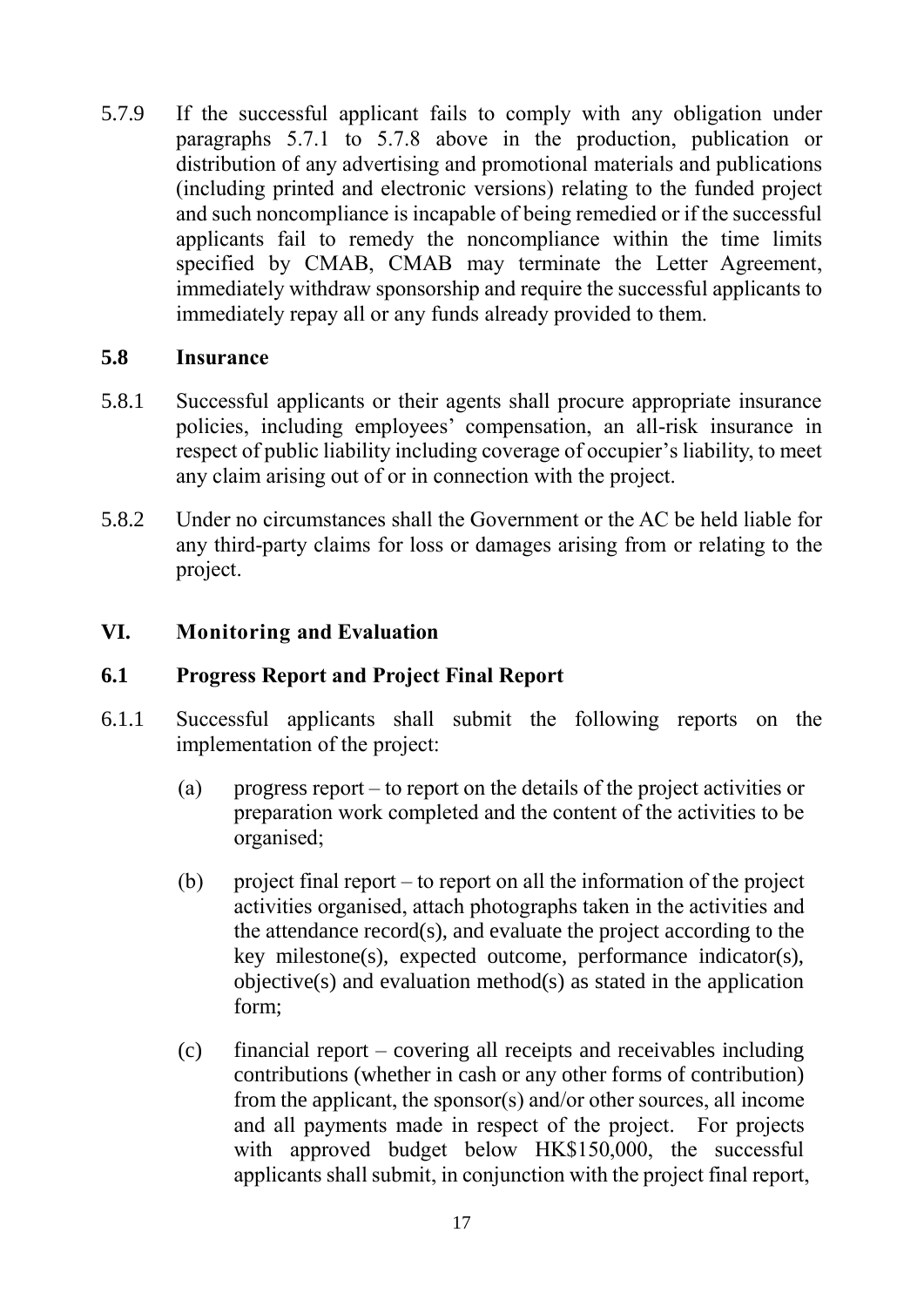an auditor's report or a financial report with all original receipts duly certified by the Officer-in-charge of the organisation or Project Co-ordinator together with the successful applicant's chop. For projects with approved budget exceeding HK\$150,000, the successful applicants shall submit, in conjunction with the project final report, a financial report with the accounts audited by an independent Certified Public Accountant, including –

- (i) Statement of Income and Expenditure, a Balance Sheet, Cashflow Statement, Notes to the Accounts and an Auditor's Report; and
- (ii) Auditor's Report, which shall include the auditor's opinion on whether the successful applicant and the Project Account have complied with the terms and conditions of the Letter Agreement, and an assurance that the sponsorship from the Funding Scheme was spent in accordance with this Guide to Application and the Letter Agreement;
- (d) publicity report to keep all the publicity materials, samples and media coverage summary relating to the project; and
- (e) summary report on participants' responses to a questionnaire survey, including the original questionnaires.
- 6.1.2 All successful applicants shall submit the reports referred to in paragraph 6.1.1 above by the deadlines specified in paragraphs 6.1.3 and 6.1.4. Otherwise, CMAB may withdraw sponsorship and require the successful applicants to immediately repay all or any funds already provided to them.
- 6.1.3 For the purpose of submitting the progress report referred to in subparagraph 6.1.1(a) above:
	- (a) the deadlines for the submission of the first and the interim progress reports shall be **30 June 2022 (Thursday)** and **31 October 2022 (Monday)** respectively, except where, as stated in sub-paragraph 2.1.11(b) above, special prior approval has been given for the time limit to be extended for the completion of the project activities concerned; and
	- (b) for the projects for which special approval has been given for an extension of the time limit, the deadlines for the submission of the first and the interim progress reports shall be **30 June 2022 (Thursday)** and **31 December 2022 (Saturday)** respectively.

No interim progress report is required for a project which is completed before its interim report is due.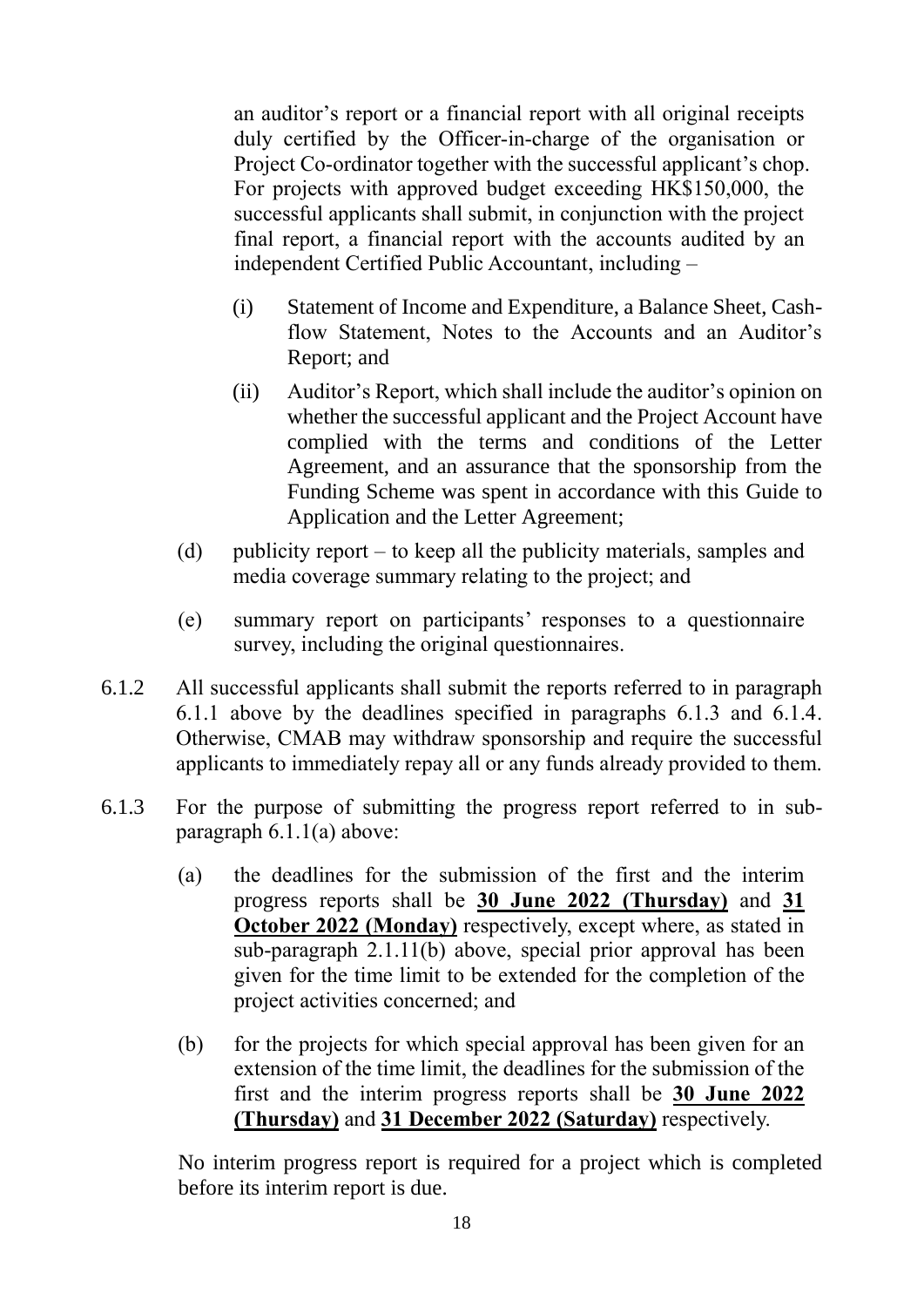- 6.1.4 For the purpose of submitting the reports referred to in sub-paragraphs  $6.1.1(b)$  to (e) above:
	- (a) the deadlines for the submission of the reports, statements and questionnaires referred to in sub-paragraphs 6.1.1(b) to (e) shall be **31 January 2023 (Tuesday)** or within six weeks after the project completion date, whichever is earlier, except where, as stated in sub-paragraph 2.1.11(b) above, special prior approval has been given for the time limit to be extended for the completion of the project activities concerned; and
	- (b) for the projects for which special approval has been given for an extension of the time limit, the deadline for the submission of the reports, statements and questionnaires referred to in subparagraphs 6.1.1(b) to (e) shall be **15 June 2023 (Thursday)** or within six weeks after the project completion date, whichever is earlier.

## <span id="page-19-0"></span>**6.2 Progress Review**

- 6.2.1 Successful applicants shall inform the Gender Identity and Sexual Orientation Unit of CMAB in writing of the date, time and venue of all the activities to be undertaken under the approved project at least 14 calendar days before the commencement of the activity.
- 6.2.2 CMAB and its authorised representatives may participate in any related activities of the project as observers to examine the progress of the project. They may also conduct visits to the relevant venues of the activities. CMAB will normally inform the successful applicants of the arrangement of visit but CMAB and its authorised representatives can also conduct the visit without prior notice.
- 6.2.3 Successful applicants will be required to assist in arranging such observations or visits by CMAB, and to comply with any advice or instructions that CMAB may issue from time to time in respect of the project or any related matters. Otherwise, CMAB may withdraw sponsorship and require the successful applicants to immediately repay all or any funds already provided to them.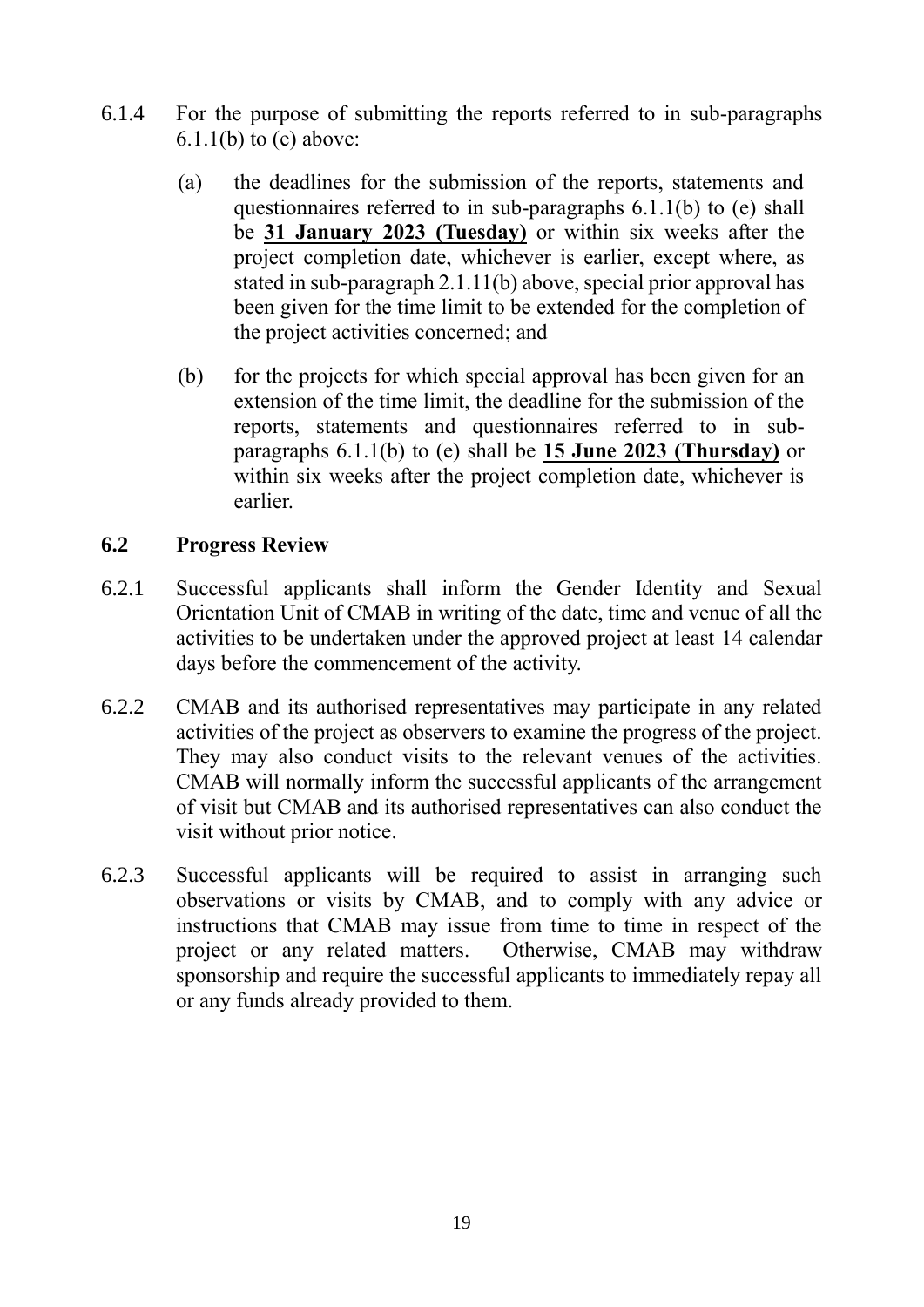# <span id="page-20-0"></span>**VII. Intellectual Property Rights<sup>1</sup> and Personal Data**

- 7.1 It is the responsibility of the successful applicants to ensure that they comply with the provisions of the intellectual property laws of Hong Kong. Under no circumstances shall the Government be held liable for any breaches of Intellectual Property Rights caused by the successful applicants.
- 7.2 All Intellectual Property Rights in the materials relating to the approved projects created or developed by successful applicants ("Project Materials") shall be and remain vested in the successful applicants upon creation.
- 7.3 Successful applicants grant for the benefits of the Government, its authorised users, assigns and successors-in-title a non-exclusive, perpetual, irrevocable, royalty-free, worldwide, sub-licensable and transferable licence to do the acts restricted by copyright that are stipulated in sections 23 to 29 of the Copyright Ordinance (Cap. 528) in relation to the Project Materials for any purposes. In relation to any parts of the Project Materials to which the successful applicants are not empowered to grant the licence aforesaid, the successful applicants undertake to procure at their sole costs and expenses the grant of such rights for the benefits of the Government, its authorised users, assigns and successors-in-title by the relevant third party Intellectual Property Rights Owners.
- 7.4 Successful applicants grant for the benefit of the Government, its authorised users, assigns and successors-in-title a non-exclusive, perpetual, irrevocable, royalty-free, worldwide, sub-licensable and transferable licence to do the acts restricted by copyright that are stipulated in sections 23 to 29 of the Copyright Ordinance (Cap. 528) in relation to all reports and related materials referred to in paragraph 6.1. In relation to any parts of the reports and materials to which successful applicants are not empowered to grant the licence aforesaid, the successful applicants undertake to procure at their sole costs and expenses the grant of such rights for the benefits of the Government, its authorised users, assigns and successors-in-title by the relevant third party Intellectual Property Rights owners.
- 7.5 Successful applicants shall, at their own costs and expenses and before the fixation and/or recording of any performance(s) in relation to the Project Materials, obtain all the consent and clearance from the performer(s) as may be necessary for such fixation and/or recording of the performance(s) and for any use and exploitation of such fixation or recording, or copies

<sup>&</sup>lt;u>.</u> 1 Intellectual Property Rights means "patents, trademarks, service marks, trade names, design rights, copyright, domain names, database rights, rights in know-how, new inventions, designs or processes and other intellectual property rights whether now known or created in future (of whatever nature and wherever arising) and in each case whether registered or unregistered and including applications for the grant of any such rights."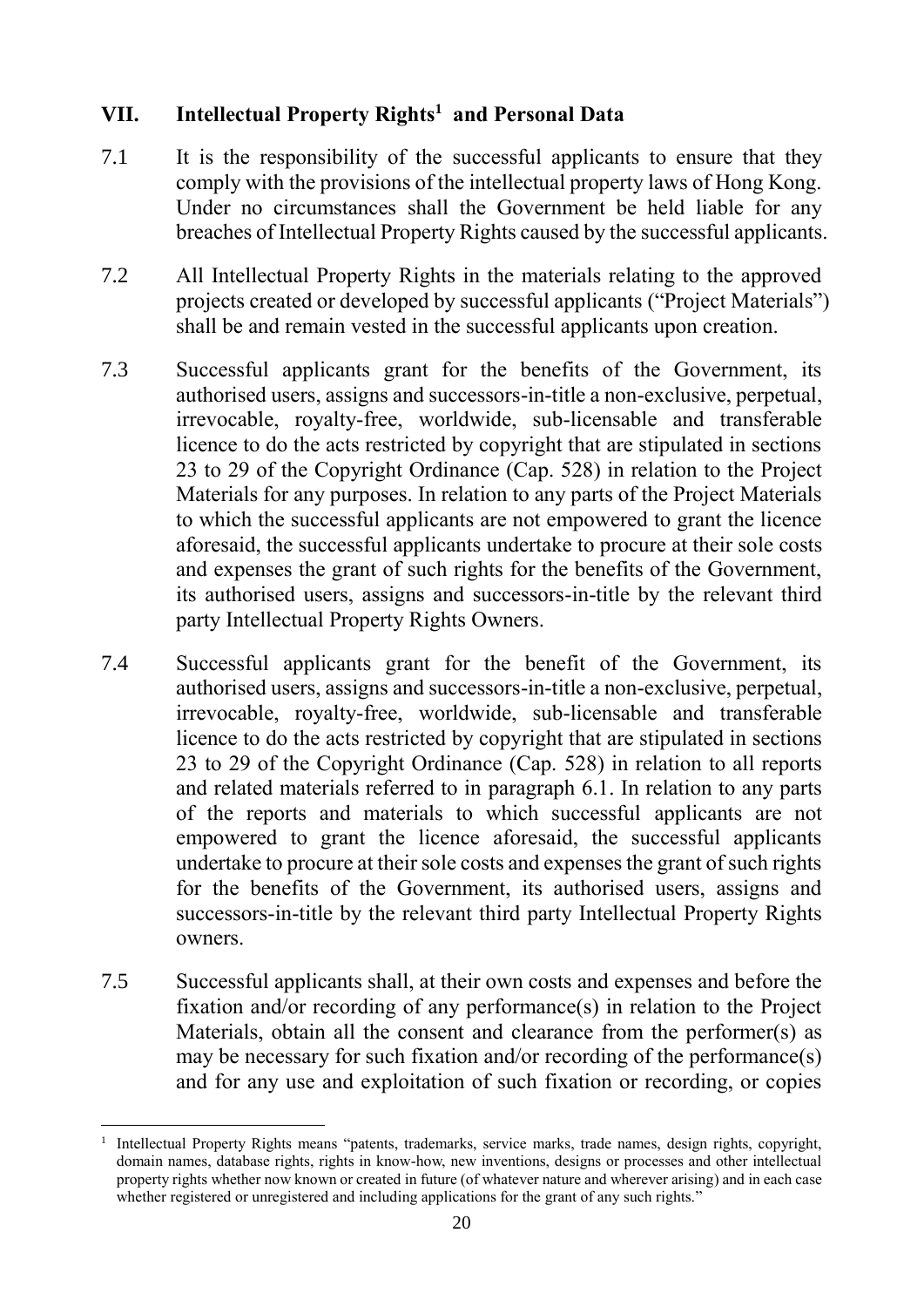thereof, by successful applicants and the Governments, its authorised users, assigns and successors-in-title as contemplated by this Guide. For the purpose of this paragraph, the terms "performance", "performer" and "fixation" shall have the same meanings as those assigned to them in section 200 of the Copyright Ordinance (Cap. 528).

- 7.6 Successful applicants shall:
	- (a) waive and undertake to procure all relevant authors of all items referred to in paragraphs 7.3 and 7.4 to waive all moral rights (whether past, present or future) in the said items; and
	- (b) undertake to procure all relevant performers to waive their moral rights over their performances in relation to the Project Materials. Such waiver shall operate in favour of the Government, its authorised users, assigns and successors-in-title and shall take effect upon the grant of licence to the Government, its authorised users, assigns and successorsin-title, or upon each of the relevant performance is given.
- 7.7 The personal data provided in the applications may be used and disclosed in accordance with the "Personal Information Collection Statement" enclosed (see **Annex B**).
- 7.8 The individuals whose personal data are provided in an application have the right of access and correction with respect to the personal data as set out in the "Personal Information Collection Statement" enclosed at **Annex B**.
- 7.9 Successful applicants warrant to the Government that:
	- (a) the implementation of the approved projects, the provision of any work or material by the successful applicants in performing this Guide, or the use or possession by the Government, its authorised users, assigns and successors-in-title of any such work or material or any part thereof for any of the purposes contemplated by this Guide does not and will not infringe any Intellectual Property Rights and any other rights of any persons.
	- (b) in respect of any materials used by the successful applicants in the performance of this Guide and in respect of which any Intellectual Property Rights are vested in a third party, the successful applicants shall have obtained the grant of all necessary clearances for themselves and their authorised users, and the Government, its authorised users, assigns and successors-in-title authorising the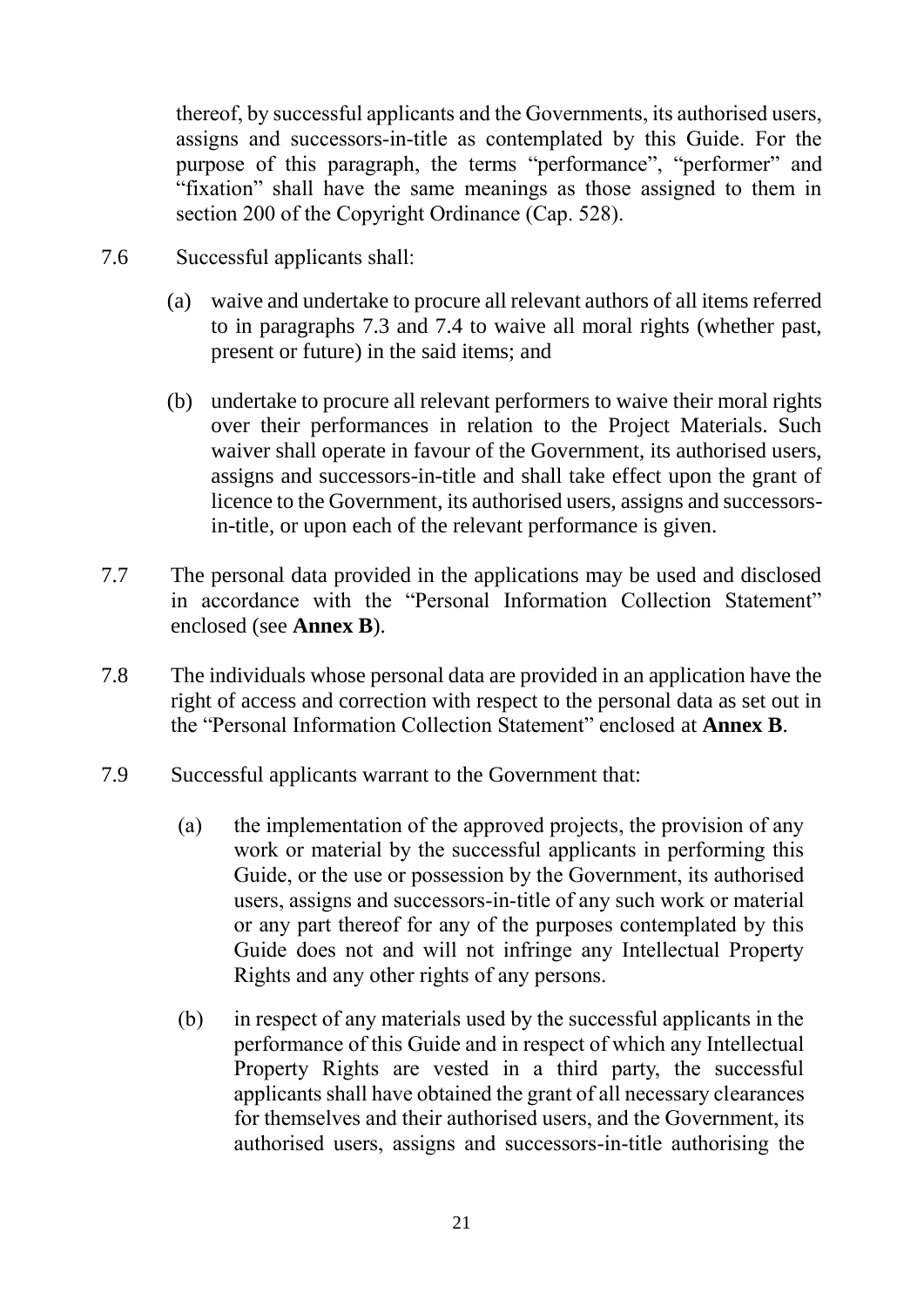use of such materials for any of the purposes contemplated by this Guide.

## <span id="page-22-0"></span>**VIII. Cessation of Provision of Funds**

- 8.1 The Government may terminate the Letter Agreement and immediately withdraw sponsorship if any Event of Default has occurred and is incapable of being remedied or if the successful applicant fails to remedy the Event of Default within the time limits specified in the Letter Agreement.
- 8.2 The "Events of Default" will be set out in the Letter Agreement. These include without limitation breach of the terms and conditions of the Letter Agreement by, and insolvency of, the successful applicants, failure to satisfy the conditions precedent to provision of the funds, and failure to complete the approved project by the specified date.
- 8.3 Upon termination of the Letter Agreement due to an Event of Default, the successful applicant shall return to the Government the full amount of the funds disbursed to the successful applicant. To the extent required by the Government, the successful applicant shall assign to the Government all its rights, title and interest (including Intellectual Property Rights) in and to the approved project and all its underlying rights materials and all marketing materials relating to the approved project. The successful applicant shall also deliver to the Government all other records, documents and materials required under the Letter Agreement.

## <span id="page-22-1"></span>**IX. Others**

- 9.1 The successful applicants shall comply with all applicable laws of Hong Kong in carrying out the approved project. It is the responsibility of the relevant applicants to obtain all approvals and licenses that are necessary for carrying out the approved project.
- 9.2 Under no circumstances shall the Government be liable for any injury (including death) or any loss, deficit, damage or liability incurred out of or arising from the funded project, save and except any such injury or death caused by the negligence of the Government.
- 9.3 The successful applicants shall indemnify the Government, its authorised users, assigns and successors-in-title against all loss, claims, demands, damages, costs, expenses and liabilities suffered or incurred by the Government, its authorised users, assigns and successors-in-title or which may be brought or established against the Government arising out of or relating to (i) the breach of the Letter Agreement or the laws of Hong Kong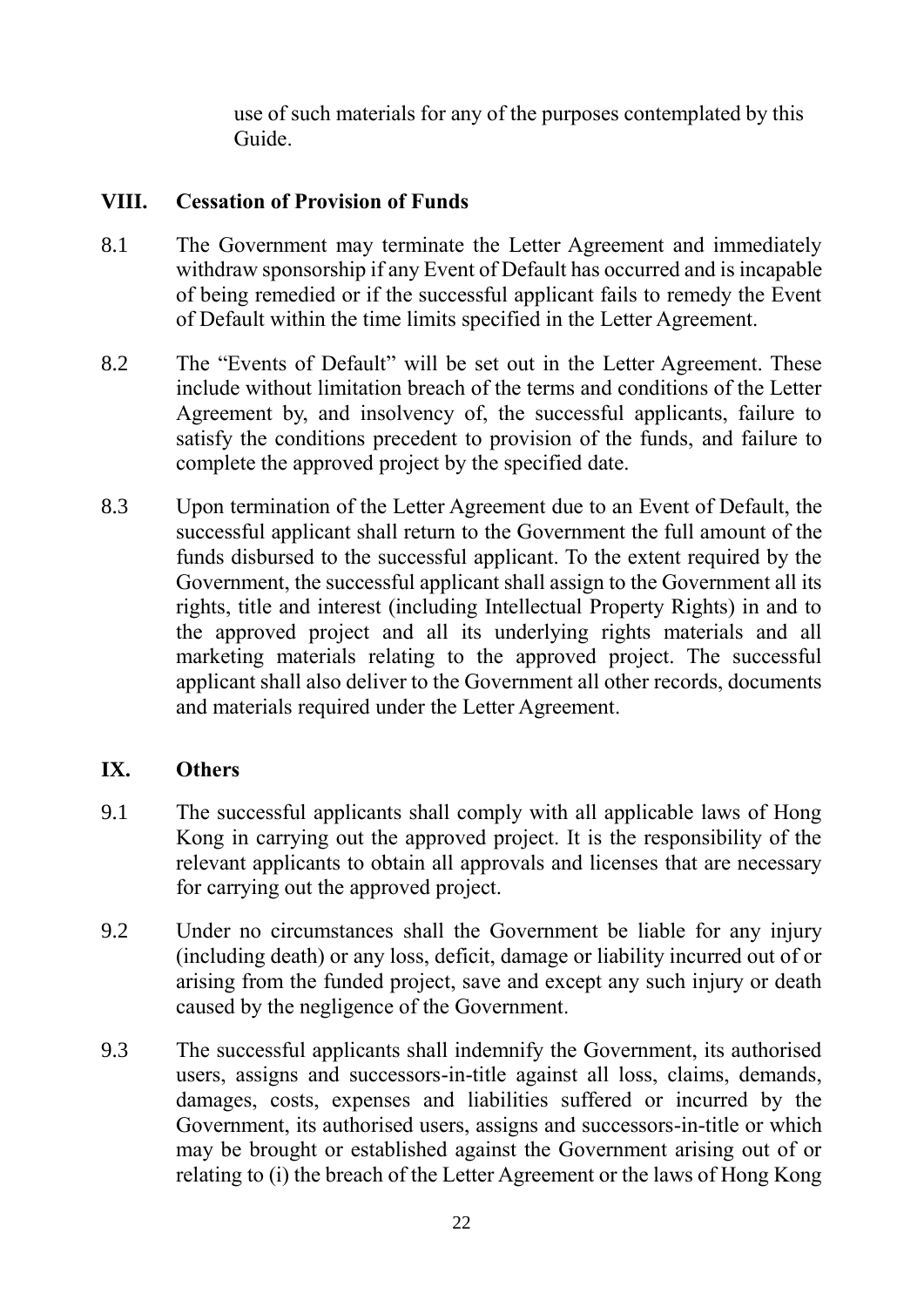by the successful applicants; (ii) the wilful misconduct, default, unauthorised act or wilful omission of the successful applicants or their employees or agents; or (iii) any allegation or claim that the use, operation or possession of the Project Materials or the exercise of any rights granted under the Letter Agreement infringes any Intellectual Property Rights or any other rights of any persons.

- 9.4 Applicants, whether successful in their applications or otherwise, or any employees, agents, servants or associates of the applicants shall not seek or claim any compensation, reimbursement, damages, indemnity or waiver from Government in relation to the preparation or submission of the applications.
- 9.5 The Government and the applicant hereby declare that nothing in the Letter Agreement confers or purports to confer on any third party any benefit or any right to enforce any term of the Letter Agreement pursuant to the Contracts (Rights of Third Parties) Ordinance (Cap. 623).
- 9.6 The Chinese translation of this Guide is for reference only. In the event of any conflict or inconsistency between the English text and the Chinese translation of this Guide, the English text shall prevail.

- End -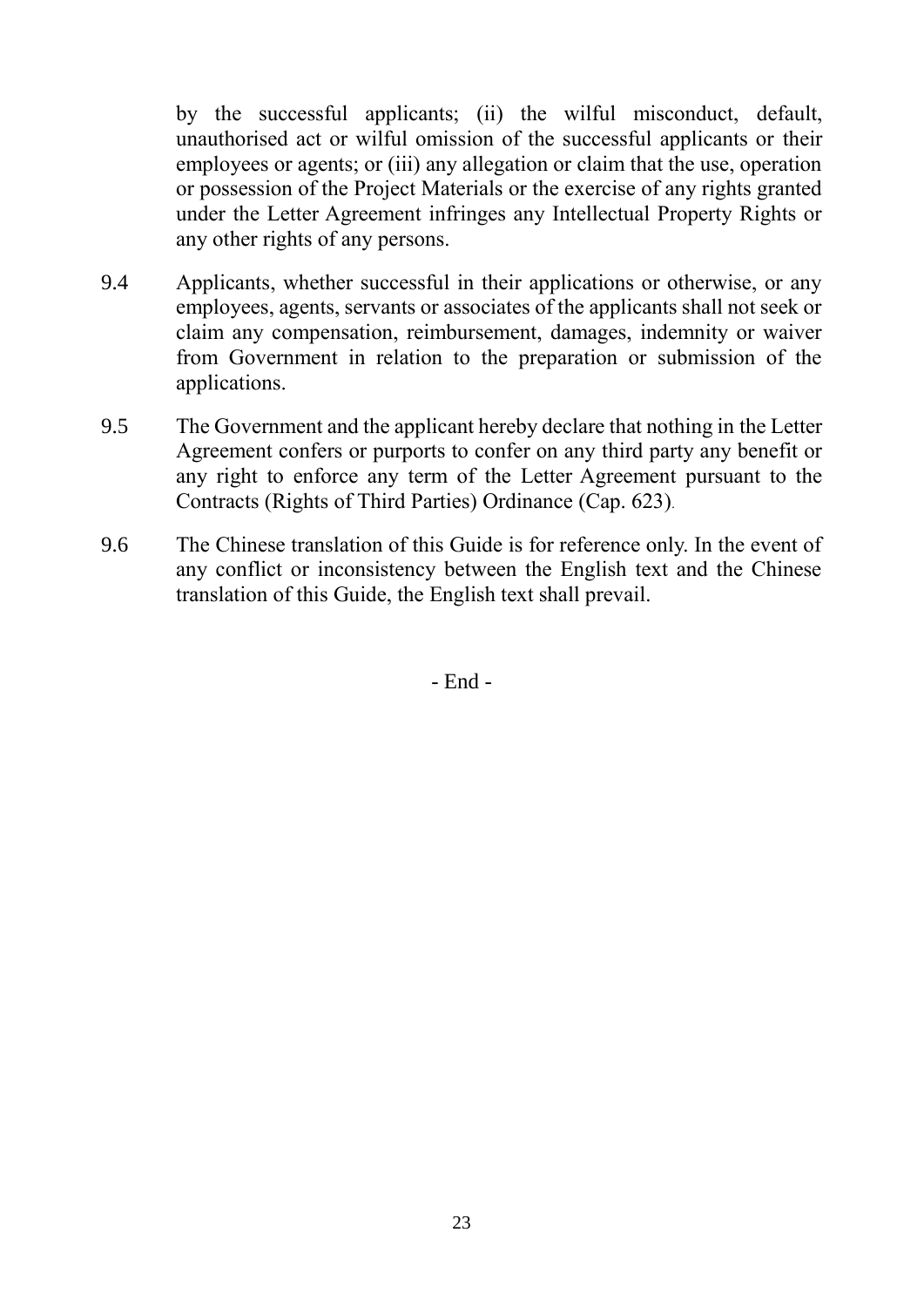#### **Annex A**

#### <span id="page-24-0"></span>**Control of Obscene and Indecent Articles Ordinance (Cap. 390) (Excerpt)**

- 1. Pursuant to Section 2 of the Control of Obscene and Indecent Articles Ordinance ("COIAO"),
	- (a) a thing is obscene if by reason of obscenity it is not suitable to be published to any person; and
	- (b) a thing is indecent if by reason of indecency it is not suitable to be published to a juvenile.

"Obscenity" and "Indecency" include violence, depravity and repulsiveness.

2. Please note that an article which depicts/portrays sex behaviour, sex organs, nudity, may be classified by the Obscene Articles Tribunal (OAT)\* as indecent or obscene.

- (b) the dominant overall effect of an article or matter;
- (c) the persons, class of persons, or age groups of persons to whom the article is intended or likely to be published;
- (d) in the case of matter publicly displayed, the location of such display and the persons, class of persons, or age groups of persons likely to view it; and

<sup>\*</sup> The OAT has exclusive jurisdiction to determine for the purposes of the COIAO whether an article is obscene or indecent, having regard to the following-

<sup>(</sup>a) the standards of morality, decency and propriety that are generally accepted by reasonable members of the community;

<sup>(</sup>e) whether the article or matter has an honest purpose or whether instead it seeks to disguise unacceptable material.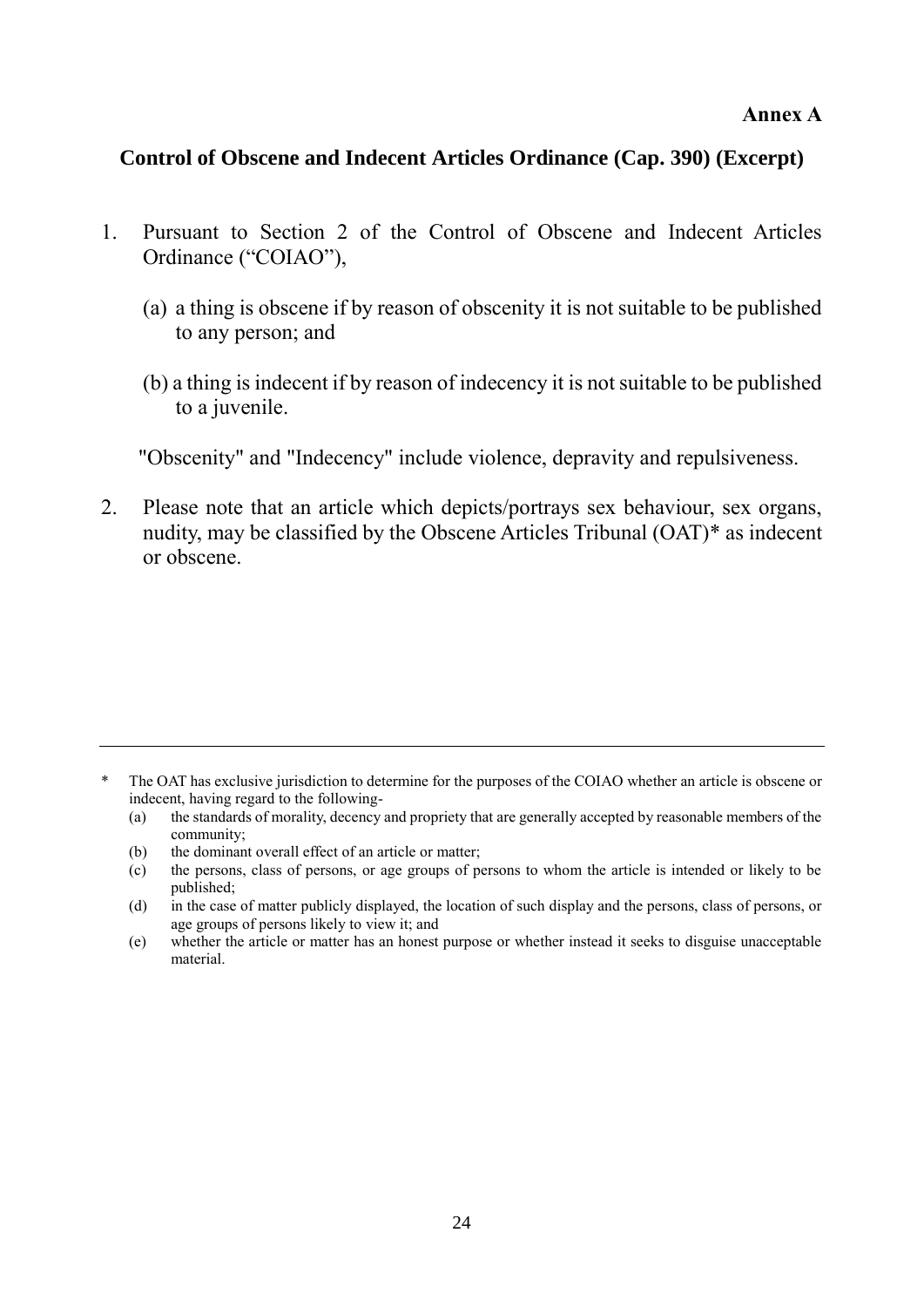## <span id="page-25-0"></span>**Application for the Equal Opportunities (Sexual Orientation) Funding Scheme ("Funding Scheme") Personal Information Collection Statement**

#### Purpose of Collection

The personal data provided in an application for the Funding Scheme ("Application") will be used by the Government of the Hong Kong Special Administrative Region ("HKSAR Government") and the Assessment Committee of the Funding Scheme ("AC") for the following purposes:

- (a) processing and assessing the Applications;
- (b) the daily operation of the Funding Scheme;
- (c) arranging public announcement and publicity;
- (d) monitoring and evaluating the funded projects;
- (e) taking any remedial or follow-up action on the funded events;
- (f) meeting the requirements to make disclosure under the requirements of any law;
- (g) conducting research;
- (h) recording and preparing statistics; and
- (i) any purposes relating to any of the above.

2. Your provision of all the personal data requested in the Applications is obligatory. Your Applications may not be considered if you fail to provide all information as requested.

#### Classes of Transferees

3. The personal data provided in the Applications may be transferred or disclosed to the HKSAR Government, AC or any of the following persons for the purposes set out in paragraph 1 above to:

- (a) any person (including the agent, the contractor or the third party service provider of the Government) who is involved in the Funding Scheme;
- (b) any other person under a duty of confidentiality to the HKSAR Government or the AC; and
- (c) any person to whom the HKSAR Government or AC is under an obligation to make disclosure under the requirements of any law.